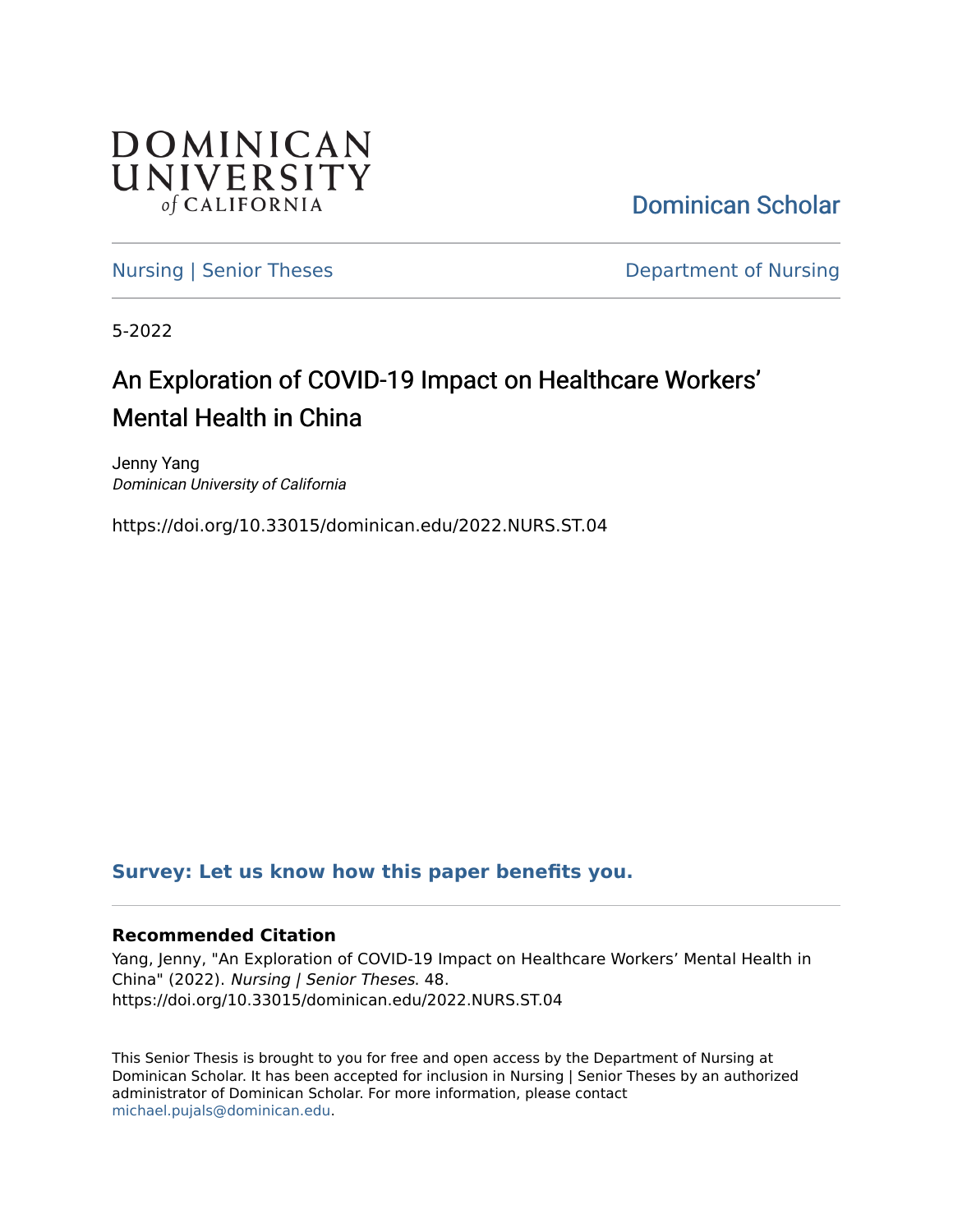1

# **An Exploration of COVID-19 Impact on Healthcare Workers' Mental Health in China**

Jenny Yang

Department of Nursing, Dominican University of California

NURS 4500: Nursing Research and Senior Thesis

Dr. Patricia Harris

December 1, 2021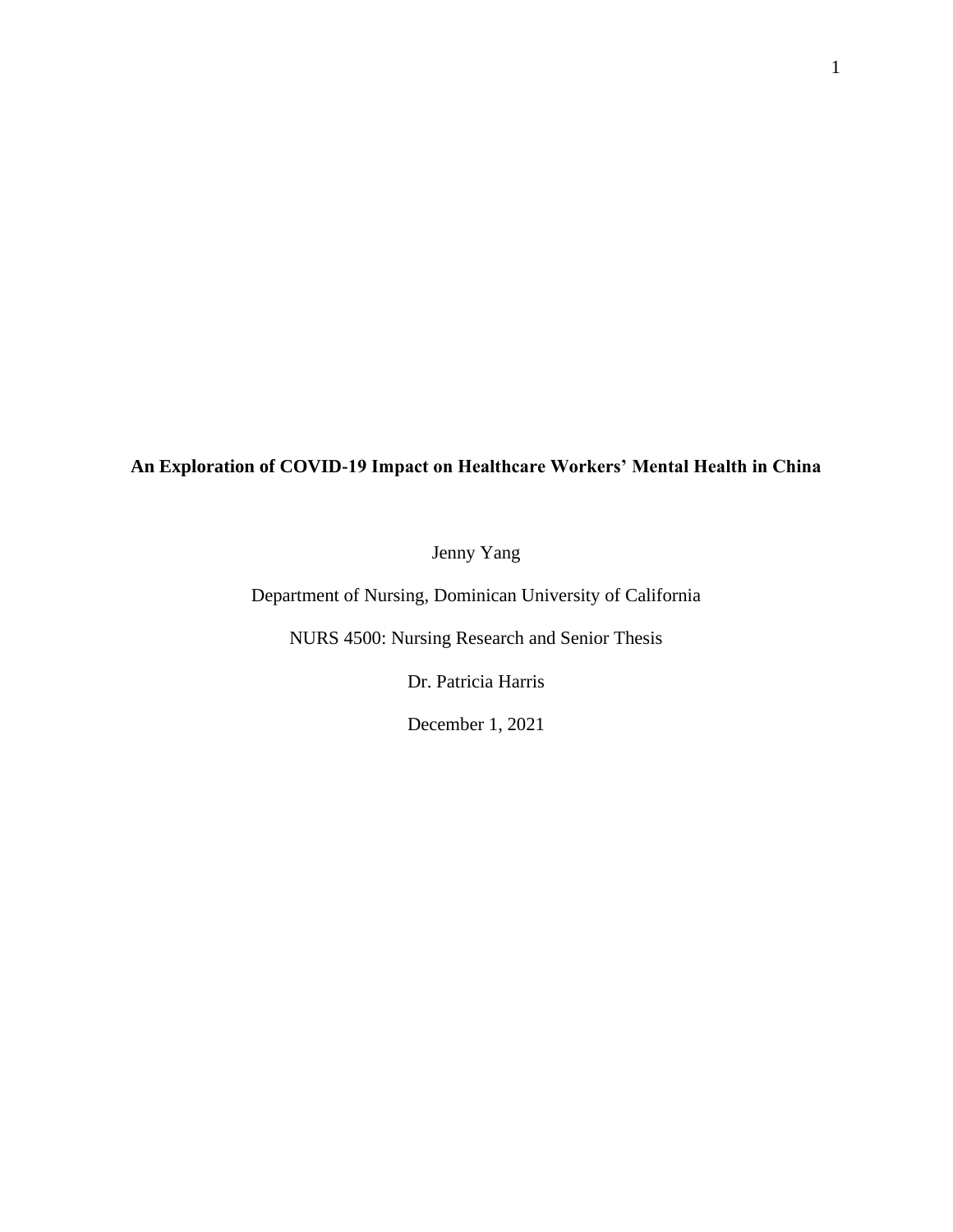#### **Abstract**

#### <span id="page-2-1"></span><span id="page-2-0"></span>**Background**

In December 2019, the first confirmed human case of severe acute respiratory syndrome coronavirus 2 (SARS-CoV-2) or COVID-19 occurred in Wuhan, China. By March 2020, the World Health Organization (WHO) had classified the COVID-19 outbreak as a pandemic due to the rapid spread of the virus to other countries. Many people have been affected by the COVID-19 pandemic in various aspects, especially front-line healthcare workers. Hospital working conditions are constantly changing to cope with the problems that arise from the pandemic. These problems can result in an unsafe patient-to-nurse ratio, understaffed healthcare workers in hospitals, equipment shortage, and increased death rates throughout the world. Encounters with these working conditions leave many healthcare workers feeling overwhelmed and experiencing burnout at the expense of their mental well-being. As the pandemic continues, many healthcare workers struggle with their mental stability as they are the front-line witnesses to the hardships.

#### <span id="page-2-2"></span>**Objective**

This thesis will explore the COVID-19 impact on healthcare workers' mental health and various interventions to relieve mental stress from December 2019 to the present day.

#### <span id="page-2-3"></span>**Methods**

A literature review will be conducted, including research articles that discuss different psychiatric conditions from healthcare workers related to COVID-19, healthcare workers' mental state in two specialized units, and various interventions to improve mental health. Additionally, a proposal for further research will be mentioned on what best methods to help alleviate healthcare workers' symptoms of depression and anxiety?

*Keywords:* COVID-19 pandemic, Healthcare workers, Mental health, China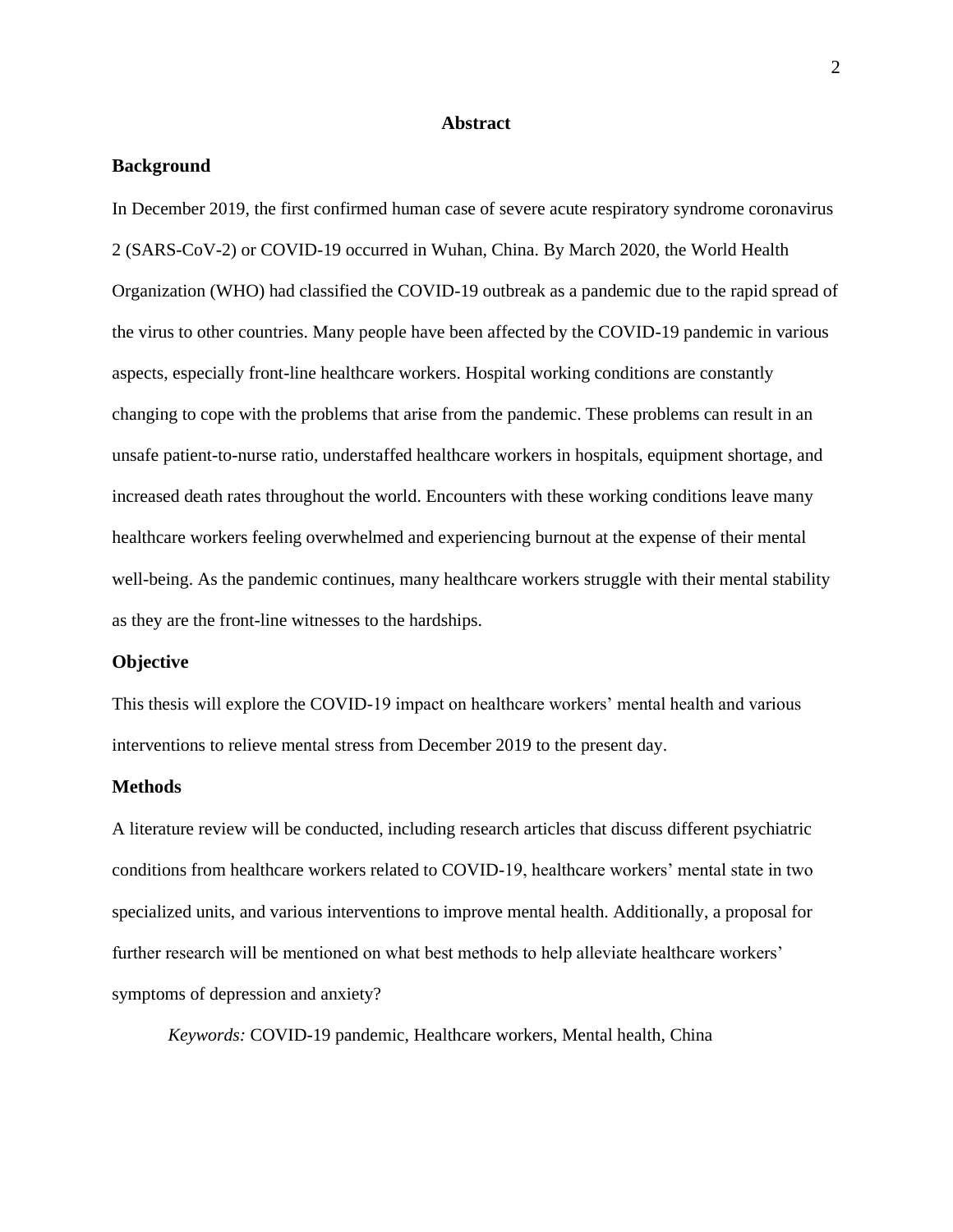#### **Acknowledgment**

<span id="page-3-0"></span>My thesis would not have been possible without my Nursing Research and Senior Thesis professor, Dr. Patricia Harris. Thank you for your patience and guidance throughout this challenging but rewarding journey. I am inspired and grateful for your knowledge and wisdom in the nursing research field. Additionally, thank you to my friends and family for the unconditional support I received in nursing school. My grandparents serve as my inspiration to focus my topic on China, where they raised me when I was three months old to four years old. Lastly, thank you to the strong and brave healthcare workers out there in the world, fighting the virus to protect people in the community. No words can describe how appreciative I am for everyone who played important roles in the COVID-19 pandemic, many thanks.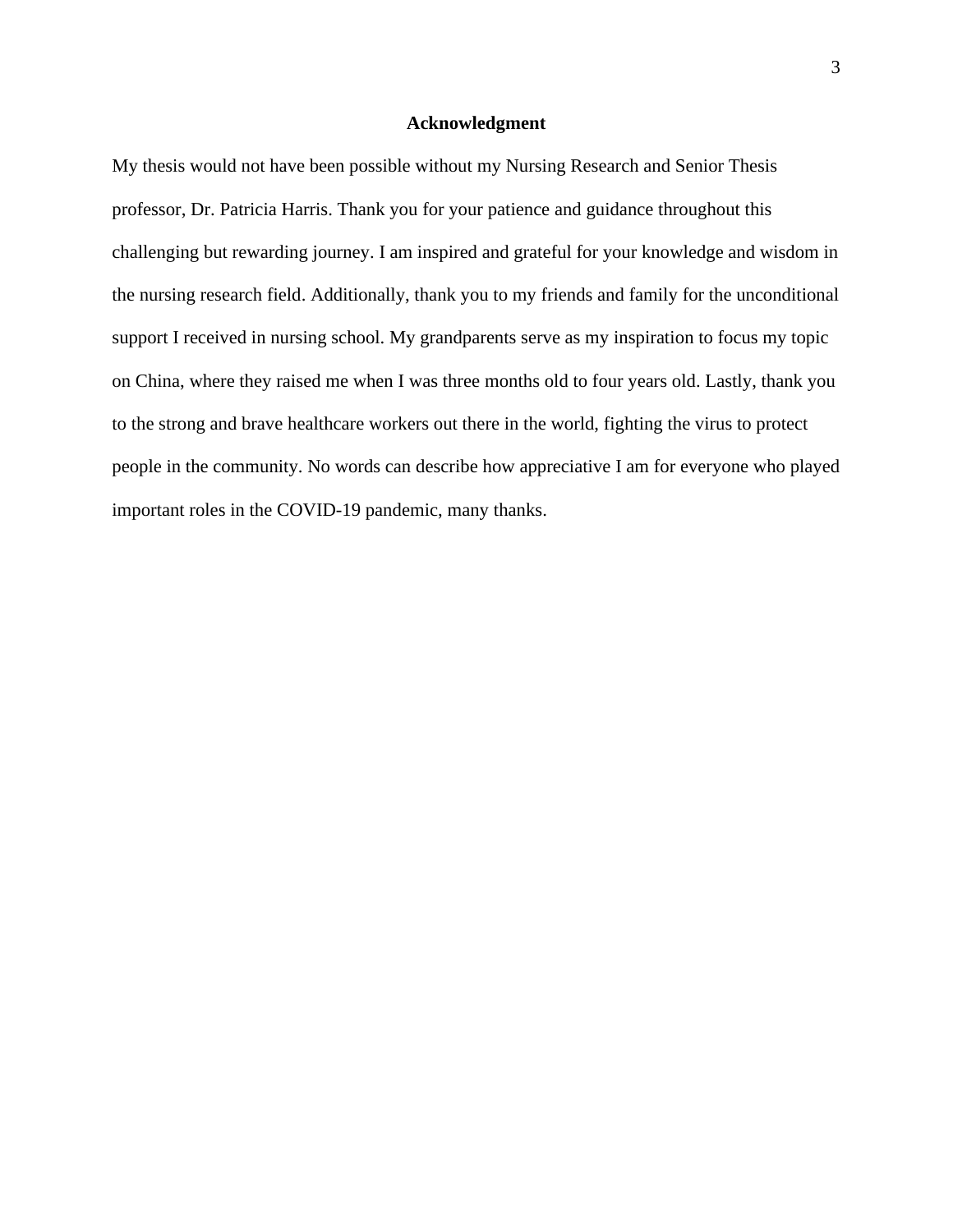# **Table of Contents**

<span id="page-4-0"></span>

| <b>Abstract</b>                                                   | $\overline{2}$ |
|-------------------------------------------------------------------|----------------|
| Background                                                        | $\mathbf 2$    |
| Objective                                                         | $\overline{2}$ |
| Methods                                                           | $\overline{2}$ |
| Acknowledgment                                                    | 3              |
| <b>Table of Contents</b>                                          | 4              |
| <b>Introduction</b>                                               | 5              |
| <b>Problem Statement</b>                                          | 5              |
| <b>Research Questions</b>                                         | 6              |
| <b>Literature Review</b>                                          | 6              |
| Relevancy of Depression and Anxiety in Healthcare Workers         | $\overline{7}$ |
| Comparison of Healthcare Workers' Mental Health in the ED and ICU | 11             |
| Interventions to Improve Healthcare Workers' Mental Well-Being    | 15             |
| <b>Literature Review Conclusion</b>                               | 19             |
| <b>Theoretical Framework</b>                                      | 19             |
| <b>Proposal for Further Study</b>                                 | 20             |
| Primary Research Aim                                              | 20             |
| <b>Ethical Considerations</b>                                     | 21             |
| <b>Research Methodology</b>                                       | 21             |
| <b>Study Design</b>                                               | 21             |
| Population and Recruitment                                        | 21             |
| <b>Study Procedure</b>                                            | 22             |
| <b>First Step</b>                                                 | 22             |
| Second Step                                                       | 22             |
| Third Step                                                        | 23             |
| <b>Statistical Analysis</b>                                       | 23             |
| <b>Conclusion</b>                                                 | 24             |
| <b>References</b>                                                 | 26             |
| <b>Appendix</b>                                                   | 28             |
| <b>Literature Review Table</b>                                    | 28             |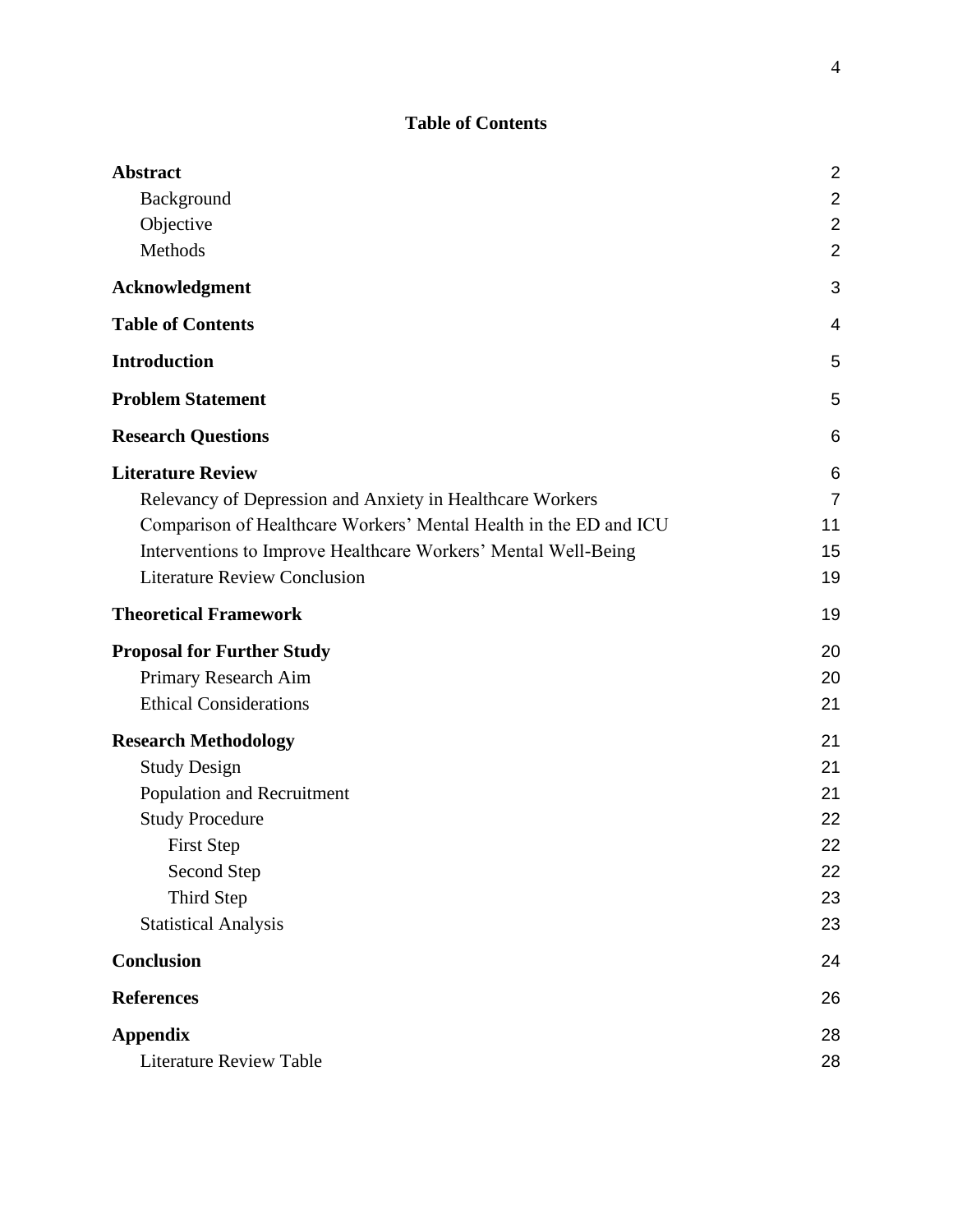#### **Introduction**

<span id="page-5-0"></span>According to Liu et al. (2020), the COVID-19 pandemic has caused tremendous psychological pressure on healthcare workers in China. The main reason is the high rates of COVID-19 hospital admission and death. The virus leaves a huge impact on many people's lives and opens the reality of how vulnerable the healthcare system is. The availability of hospital beds and equipment becomes scarce as the COVID-19 cases continue to increase. As a result, healthcare workers feel several common psychiatric conditions, such as depression, anxiety, and post-traumatic stress disorder (PTSD). Additionally, family relationships are severed because of prolonged lockdown and long-term home isolation. Based on Cai et al. (2021), after two months of lockdown in China, family violence and divorce rates increased significantly. However, there are not enough studies done to confirm that the main reason for high family violence and divorce rates is correlated with the increased mental stress of healthcare workers.

Before the pandemic, there was a shortage of healthcare workers in China. Due to COVID-19, the shortage and demand for healthcare workers had grown. It is important to preserve the mental health of healthcare workers because they save people's lives with their critical thinking and medical knowledge. Without healthcare workers, many lives will be at risk and eventually lead to more challenging outcomes. Therefore, it is vital to distinguish those healthcare workers who are struggling with their mental health early on and provide beneficial resources to overcome the difficult stressors encountered from the pandemic.

#### **Problem Statement**

<span id="page-5-1"></span>Mental health is defined as a person's emotional, psychological, and social well-being (CDC and Prevention, 2021). From the beginning of the COVID-19 pandemic, news broadcasts have addressed the novel virus and how details are developing each day. As a result, healthcare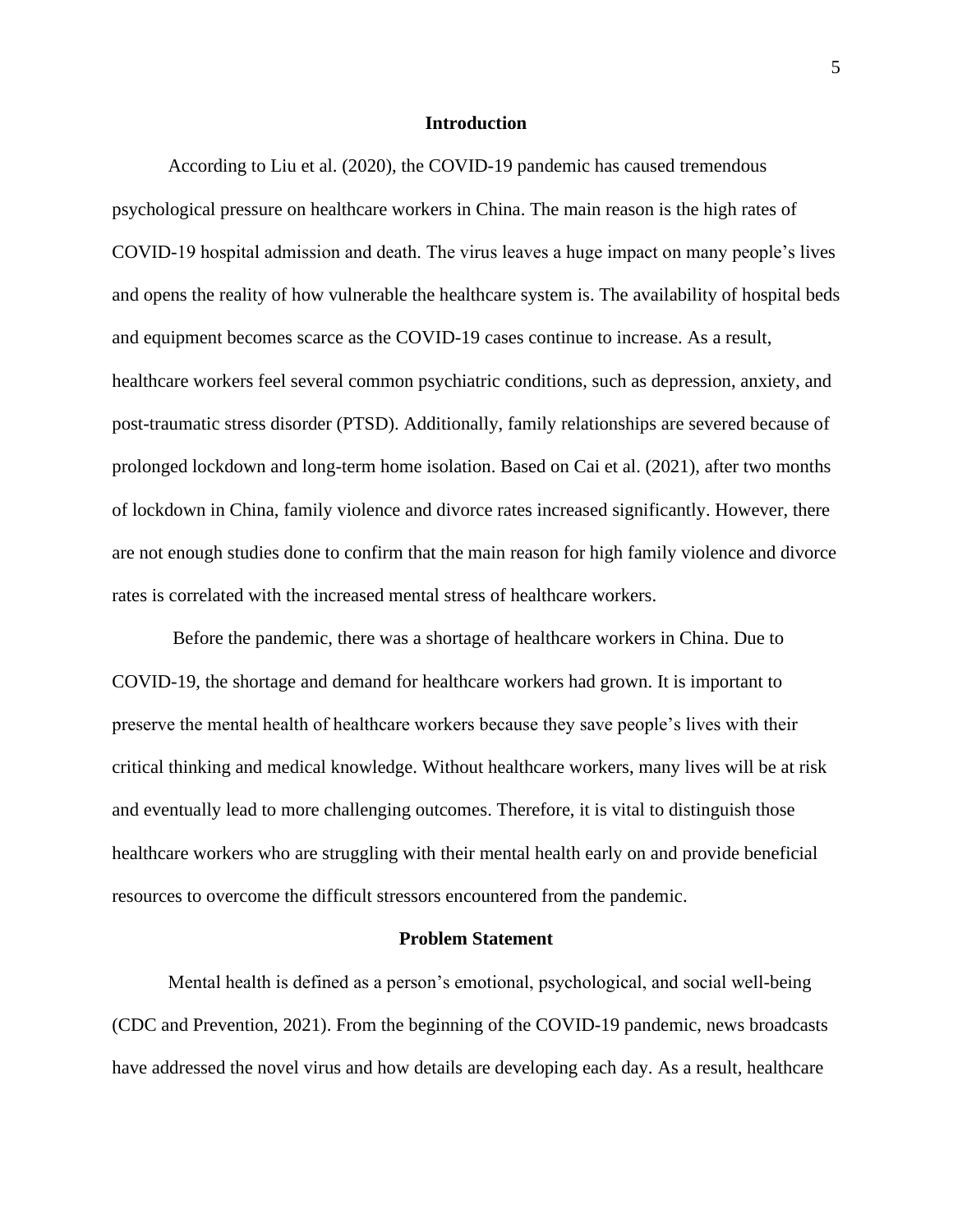workers' mentality is drastically affected. For instance, many healthcare workers are left to deal with personal protective equipment (PPE) shortage, high transmissibility of COVID-19 to friends and loved ones, uncertainty due to lack of treatment guidelines, increased work responsibilities, and physical isolation (Stein, 2020). Due to the pandemic, many healthcare workers fear bringing home the virus to their loved ones, resulting in mental stress from work.

Healthcare workers are expected to face the virus daily due to them being in constant close contact with sick patients. Even with the PPE, it is not guaranteed that one will not contract the virus and spread it to others. Some healthcare workers are brave enough to speak on the behalf of most workers about the mental burden they experience from work. Some have verbalized the feelings of helplessness, worthlessness, and guiltiness related to poor patient outcomes. In today's society, there is only so much one can do to lessen the spread of COVID-19, such as the importance of practicing hand hygiene, social distancing, staying at home when one is sick, and getting vaccinated.

#### **Research Questions**

<span id="page-6-0"></span>How does the COVID-19 pandemic affect healthcare workers' mental health in China? What interventions to reduce mental stress learned in other countries can be applied to healthcare workers in China?

#### **Literature Review**

<span id="page-6-1"></span>The main purpose of the six literature review articles is to explore and improve healthcare workers' mental health in China, along with discovering interventions to cope with difficult stressors throughout the COVID-19 pandemic. The research questions will be thoroughly answered based on the literature reviews that are separated into three categories, such as the relevancy of depression and anxiety in healthcare workers, comparison of healthcare workers'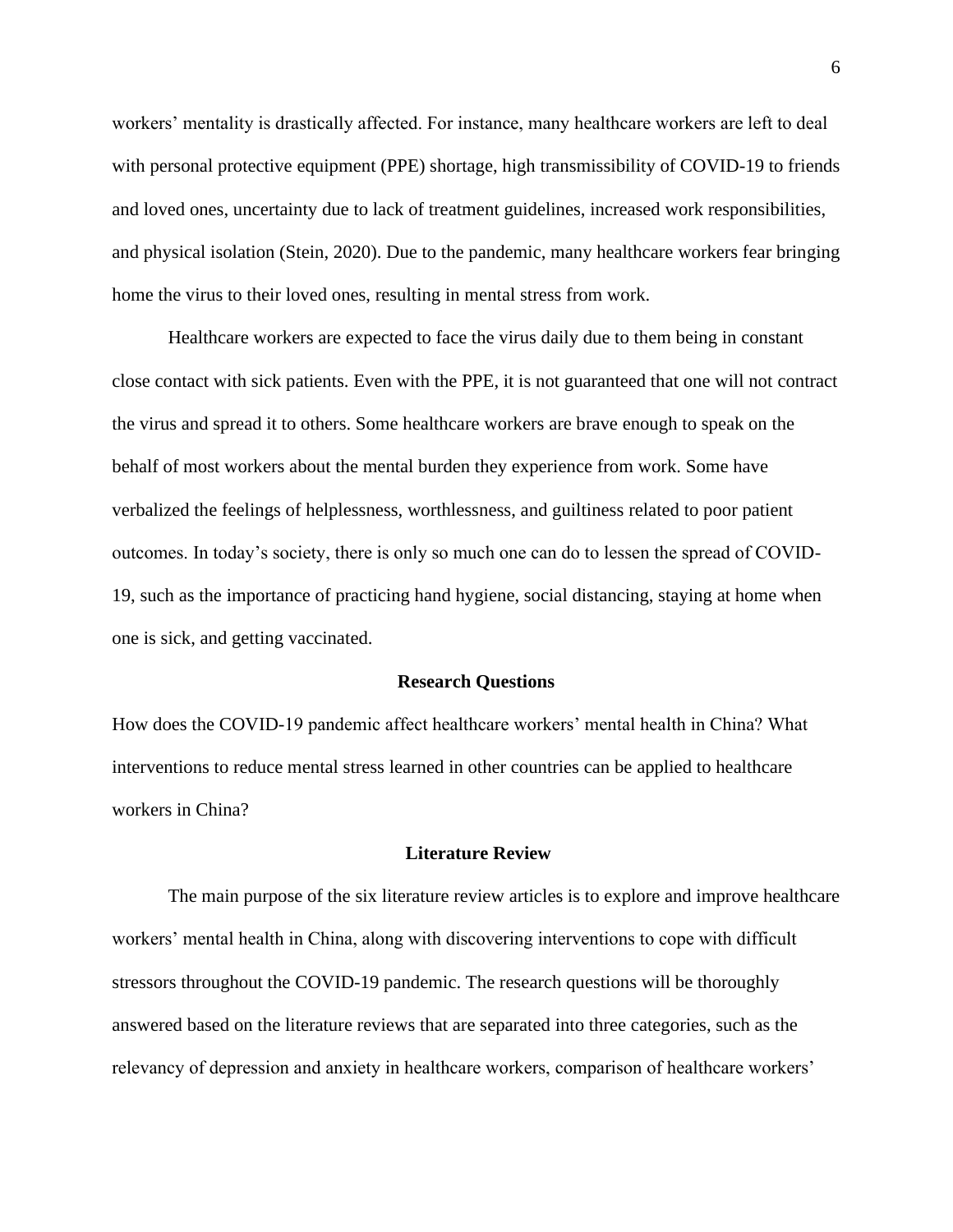mental health in the emergency department (ED) and intensive care unit (ICU), and interventions to improve healthcare workers' mental well-being.

The databases used were PubMed, PubMed Central, Dominican University's Iceberg and Up-To-Date. The search terms were the COVID-19 pandemic, healthcare workers, mental health, and China. The six articles were selected based on the two research questions and three categories were identified to discuss the articles' findings.

#### <span id="page-7-0"></span>**Relevancy of Depression and Anxiety in Healthcare Workers**

Depression and anxiety remain two of the most common psychological conditions in China. Many of the stressful events are out of healthcare workers' control, such as the virus transmissibility, and the only solution is to prevent the COVID-19 spread by using infection control policies. Healthcare workers try their best to fight against the virus, but in exchange, mental stress and deaths occur. Two research articles describe depression and anxiety surrounding healthcare workers and include information about the relevancy of these findings.

The first research article, "Risk factors for depression and anxiety in healthcare workers deployed during the COVID-19 outbreak in China," by Jie Chen and other colleagues, examined the presence of depression and anxiety in healthcare workers, along with exploring the risk factors during the COVID-19 outbreak in China (Chen et al., 2021). A cross-sectional study was used along with convenience sampling to get healthcare workers' perspectives. Between February 9, 2020 and February 11, 2020, a total of 902 questionnaires were received. The questionnaires had information about basic characteristics, workload, and health conditions.

Multiple scales were used to collect information about healthcare workers' experiences. Based on Chen et al. (2021), the scales of job burnout, coping style, anxiety, and depression had high reliability and validity in the Chinese population. The study started with questionnaires that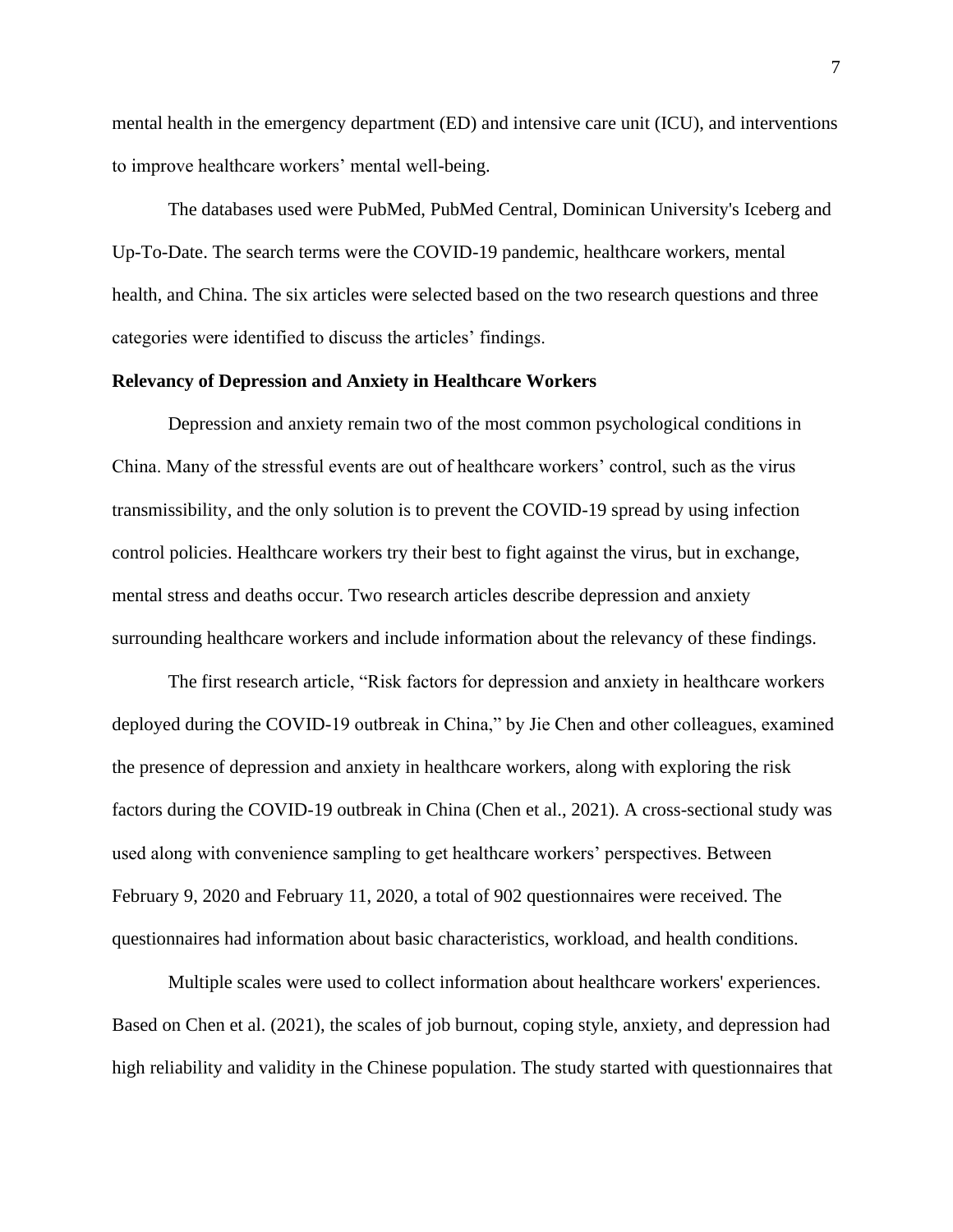involved a subjective and an objective assessment. The subjective assessment imposed the question, "How do you evaluate your workload in recent days?" It had a scale from one (significantly lower than before) to five (significantly higher than before). In contrast, the objective assessment examined the working hours per week. Additionally, a 15-item Chinese version of the Maslach Burnout Inventory (CMBI) was used to assess job burnout. The scale had three dimensions of burnout, such as emotional exhaustion (five items), depersonalization (four items), and personal accomplishment (six items). The scoring was from one (never) to seven (every day). The personal accomplishment scoring was reverse-scored.

As for the coping style, the 20-item Trait Coping Style Questionnaire (TCSQ) was used to screen for positive coping (PC) or negative coping (NC) in healthcare workers. A total of ten items for each coping style was included and each item scored from one to five. About the Generalized Anxiety Disorder seven-item scale (GAD-7), it was applied to check for anxiety symptoms in the last two weeks. Each item was scored from zero to three, and the total score of GAD-7 could be divided into four severity levels, consisting of severe is greater than 14, moderate is 10 to 14, mild is 5 to 9, and no anxiety is less than or equal to 4. Lastly, the Nineitem Patient Health Questionnaire (PHQ-9) was used to assess depression symptoms in the last two weeks. The scores ranged from zero to three, and the total score results were severe is greater than 20, moderate to severe is 15 to 20, moderate is 10 to 14, mild is 5 to 9, and no depression is less than or equal to 4 (Chen et al., 2021).

According to Chen et al. (2021), it was found that 543 (60.20%) doctors, 311 (34.48%) nurses, and 48 (5.32%) other occupations like administration staff of the hospital were included in the study. The percentage of male and female participants was 283 (31.37%) and 619 (68.63%) respectively. Healthcare workers who demonstrated no or mild anxiety and depression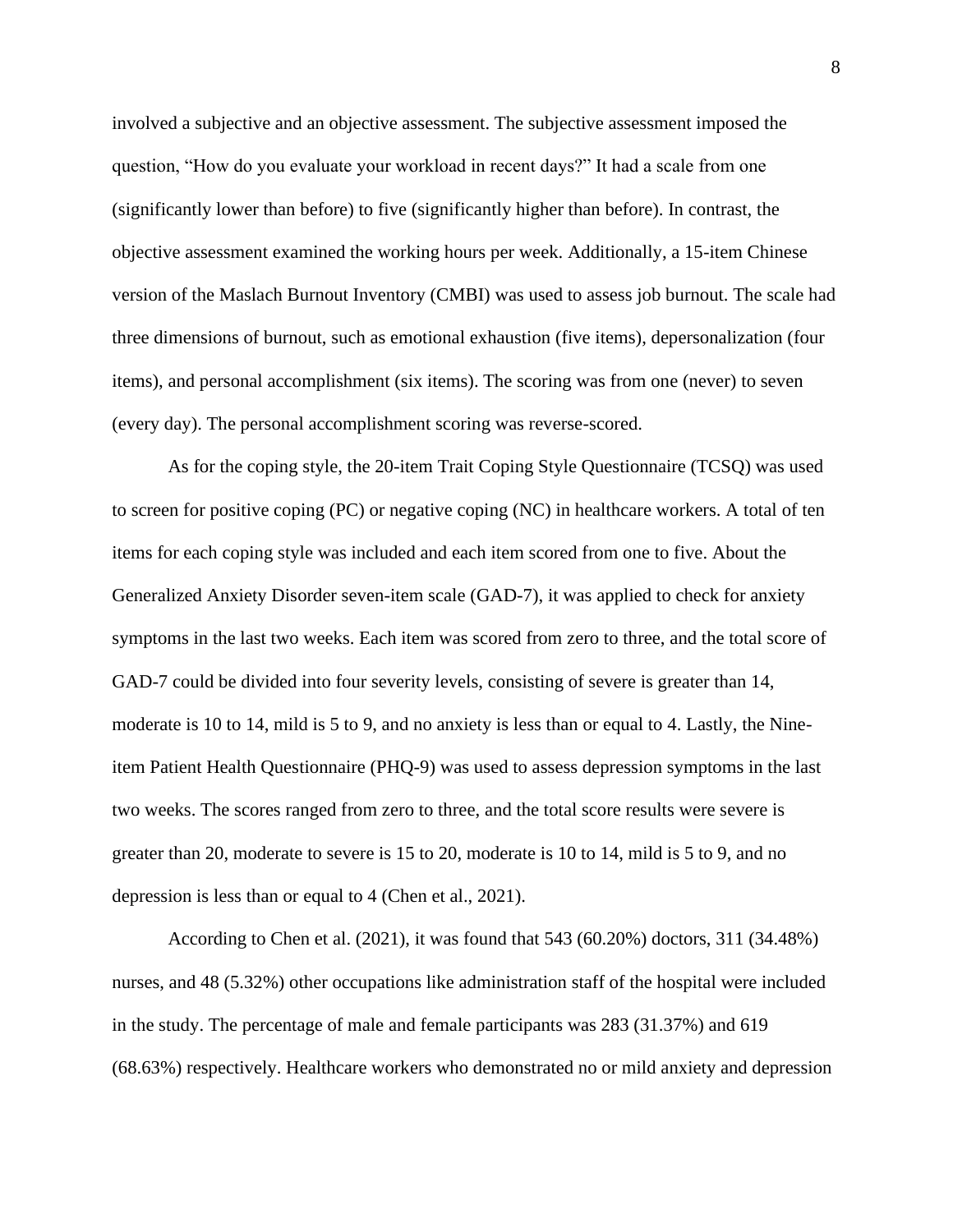resulted in 681 (75.50%) and those who had moderate or severe anxiety and depression resulted in 221 (24.50%). Based on the GAD-7 scores, 274 (30.38%) healthcare workers experienced mild anxiety, whereas 150 (16.63%) experienced moderate or severe anxiety. In comparison, the PHQ-9 scale showed that 274 (30.38%) healthcare workers felt mild depression, and 165 (18.29%) felt moderate or severe depression. Healthcare workers who had depression and anxiety together resulted in 291 (32.26%). The remaining 330 (36.59%) healthcare workers did not experience any symptoms of depression and anxiety (Chen et al., 2021). This study shows that depression and anxiety were relevant in healthcare workers' mental status. The independent risk factors for both depression and anxiety were having respiratory symptoms, digestive symptoms, negative coping style, and job burnout.

The second article, "Different prevalence trend of depression and anxiety among healthcare workers and the general public before and after the peak of COVID-19 occurred in China: A meta-analysis," by Yongyang Deng and other peers, examined the prevalence of depression and anxiety among healthcare workers and the public during the pandemic in China (Deng et al., 2021). A systematic review and meta-analysis were used, including 34 studies to evaluate the article results. The article set restrictions for studies to be included in the systematic review and meta-analysis.

For instance, four qualifications were required to be included in the research article. The first one is that the participants needed to be healthcare workers, the public, or both. The second one is that the prevalence of depression and anxiety needed to be examined in the different studies. The third one is that the studies had to be a cross-sectional study, cohort study, casecontrol study, or some type of observational study. The fourth one is that the studies had to have symptomatic evaluation data available, and the location had to reside in China. The quality of all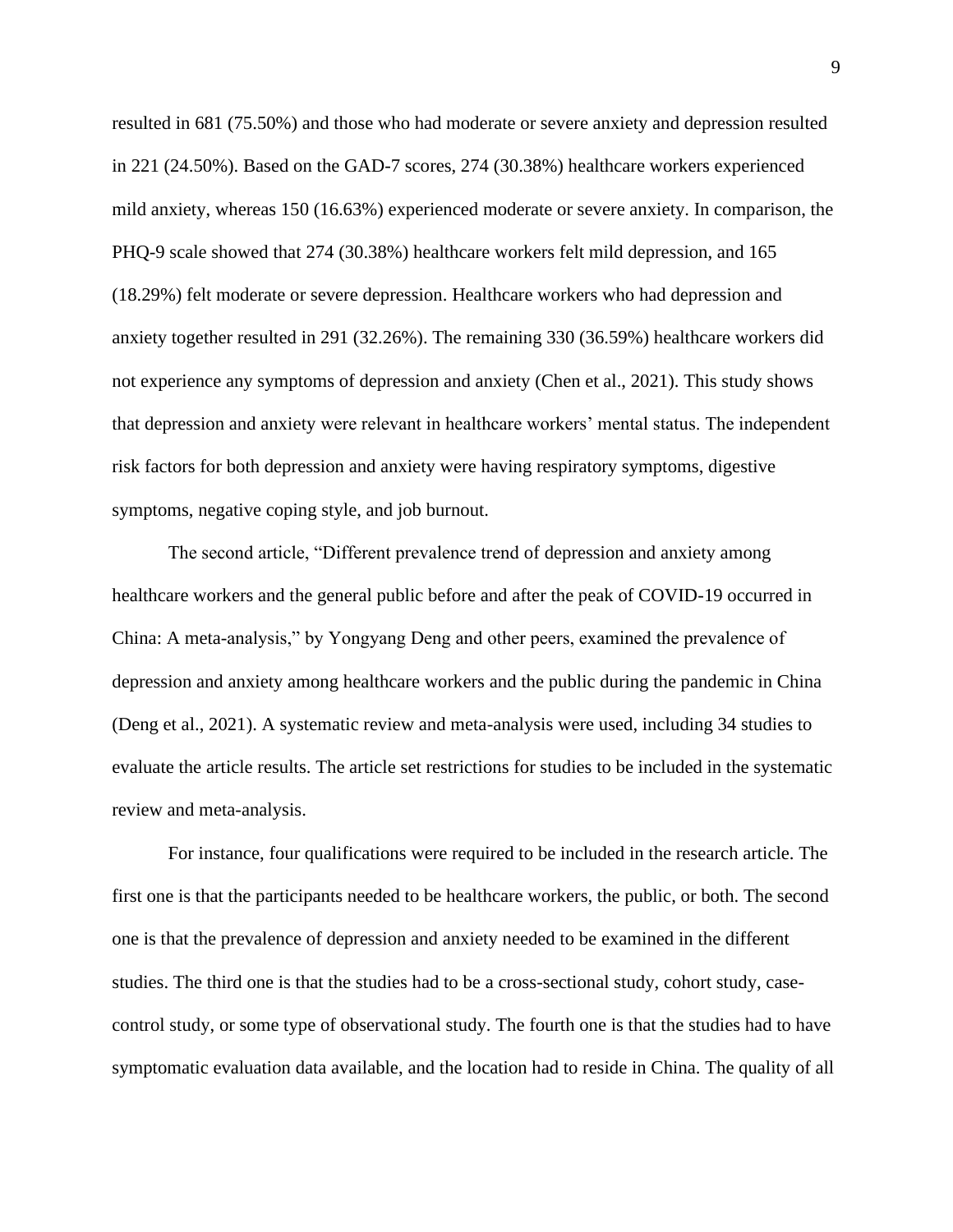studies was categorized into high to moderate, resulting in sixteen high-quality studies and eighteen moderate-quality studies.

Regarding the article's findings, before the peak of COVID-19, 40% experienced depression and 38% experienced anxiety among healthcare workers, whereas 33% experienced depression and 24% experienced anxiety among the public (Deng et al., 2021). During COVID-19, the prevalence of depression was 31% and anxiety was 40% among healthcare workers, and 26% suffered from depression and 22% suffered from anxiety among the public. After the peak of COVID-19, 22% experienced depression and 22% experienced anxiety among healthcare workers. In contrast, 62% experienced depression and 44% experienced anxiety among the public (Deng et al., 2021).

A meta-analysis portion evaluated the prevalence of depression and anxiety during the COVID-19 outbreak in China, and the results were that the prevalence of depression and anxiety among healthcare workers was higher than the public. Some contributions to the high prevalence of depression and anxiety among healthcare workers were the uncertainty of the virus and the transmission to loved ones, whereas the public was overwhelmed with misinformation reports about COVID-19 on social media. Healthcare workers have the medical knowledge to understand certain aspects of the virus, but new information develops each day.

The two articles provided information about the presence of depression and anxiety in healthcare workers due to pandemic. Some of the similarities were the bigger sample sizes and cross-sectional studies usage. Both articles stated that depression and anxiety exist in healthcare workers related to the high stress and workload caused by COVID-19. Also, the two articles shared weaknesses in using cross-sectional studies to evaluate the depression and anxiety findings in healthcare workers and showed limitations in the studies. Nevertheless, the two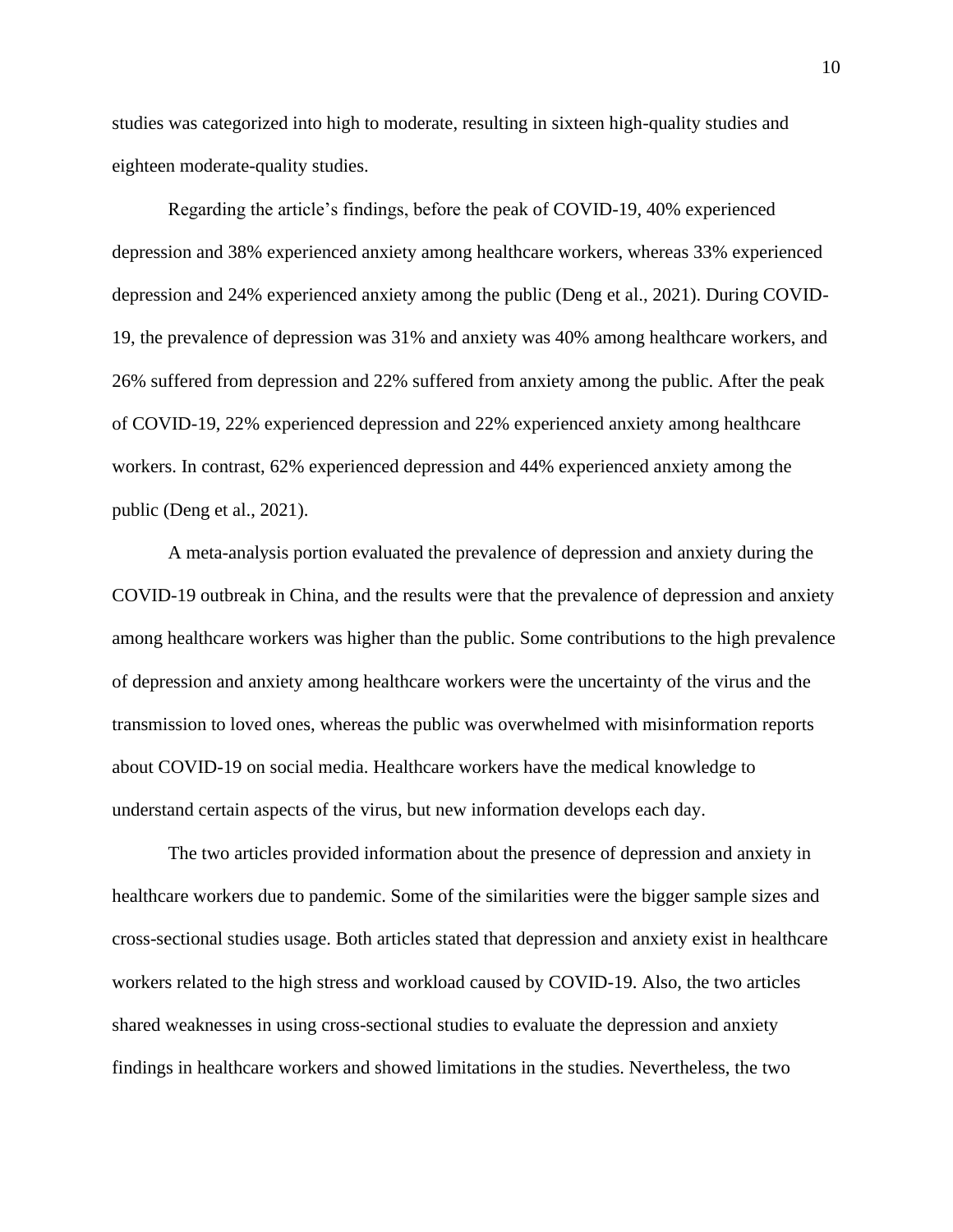articles did a great job explaining the relevance of depression and anxiety in healthcare workers and how early actions should be done to prevent negative effects on healthcare workers' mental status (See Appendix for additional information about the articles' strengths and weaknesses).

# <span id="page-11-0"></span>**Comparison of Healthcare Workers' Mental Health in the ED and ICU**

Two of the biggest hospital units are the emergency department (ED) and intensive care unit (ICU). The ED is the unit where patients are first admitted and determined where they will be transferred in the hospital if the patients continue to deteriorate. The unit comes across many diagnoses, and the main priority is to make sure the patients are stable enough to be transported from the ED to the appropriate unit. In contrast, the ICU is responsible for the continuous care of critically ill patients. ICU patients often have multiple body system failures, so the ICU team must monitor carefully and act appropriately. Because of COVID-19, many EDs and ICUs were filled with the maximum capacity of patients. As COVID-19 cases increased, so were hospital admissions and deaths. Two articles will talk about healthcare workers' mental health from two significant hospital unit perspectives.

The first article, "Mental health status of medical staff in emergency departments during the Coronavirus disease 2019 epidemic in China," by Xingyue Song and other colleagues, evaluated healthcare workers' mental health in the ED (Song et al., 2020). A cross-sectional study was used, and electronic questionnaires were sent to ED medical staff from February 28, 2020, to March 18, 2020. A total of 14,825 doctors and nurses in 31 provinces of Mainland China responded to the questionnaire through convenience sampling. The questionnaires had information about general demographic characteristics, work-related information, and mental health status. In addition, three scales were used to assess social support, depressive symptoms, and PTSD of ED medical staff.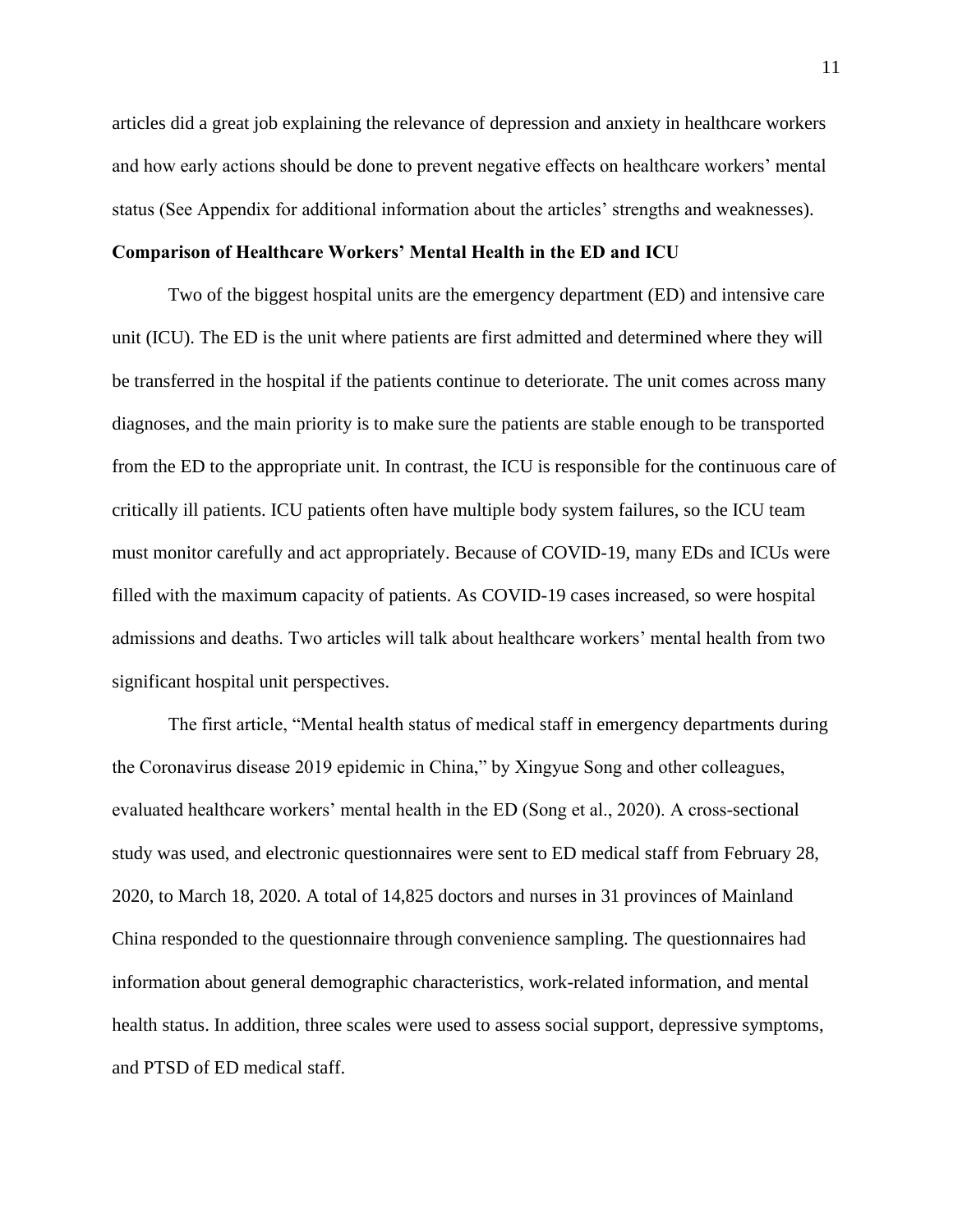The first scale is the Perceived Social Support Scale (PSSS) that was used to assess social support, and it had 12 items with response options ranging from one (very strongly disagree) and seven (very strongly agree) (Song et al., 2020). The total score was from 12 to 84, and higher scores indicated a greater level of social support. The scale ranged from a low score is less than or equal to 36, a moderate score is less than or equal to 60, and a high score is greater or equal to 61. The second scale is the Center for Epidemiologic Studies Depression Scale (CES-D) that was used to assess depressive symptoms, including a 20-item self-report inventory. Each item was scored on a four-point scale ranging from zero (rarely or none of the time, less than one day) to three (all the time, five to seven days) (Song et al., 2020). The cutoff score was 15 or 16, but those who scored 16 or higher presented with depressive symptoms. The last scale is the PTSD Checklist for DSM-5 (PCL-5) with a 20-item self-report scale to assess PTSD symptoms in healthcare workers. The scale ranged from zero (not at all) to four (extremely). The final result was calculated by the total score of PTSD.

Based on the article's findings, the prevalence rate of depressive symptoms was 25.5% and PTSD was 9.1% (Song et al., 2020). People who were males, middle-aged, worked for fewer years, had longer daily work hours, and had lower levels of social support were at higher risk of having depressive symptoms and PTSD. Social support has a big impact on healthcare workers' mental health because those who received higher social support had less risk of developing depressive symptoms and PTSD. Additionally, nurses were at greater risk of PTSD than physicians as they had more contact with patients (Song et al., 2020).

Compared to previous studies, healthcare workers had a lower prevalence rate of depressive symptoms and PTSD in the ED most likely related to the timing of the study. Healthcare workers' mental status tended to gradually improve over time. In short, the article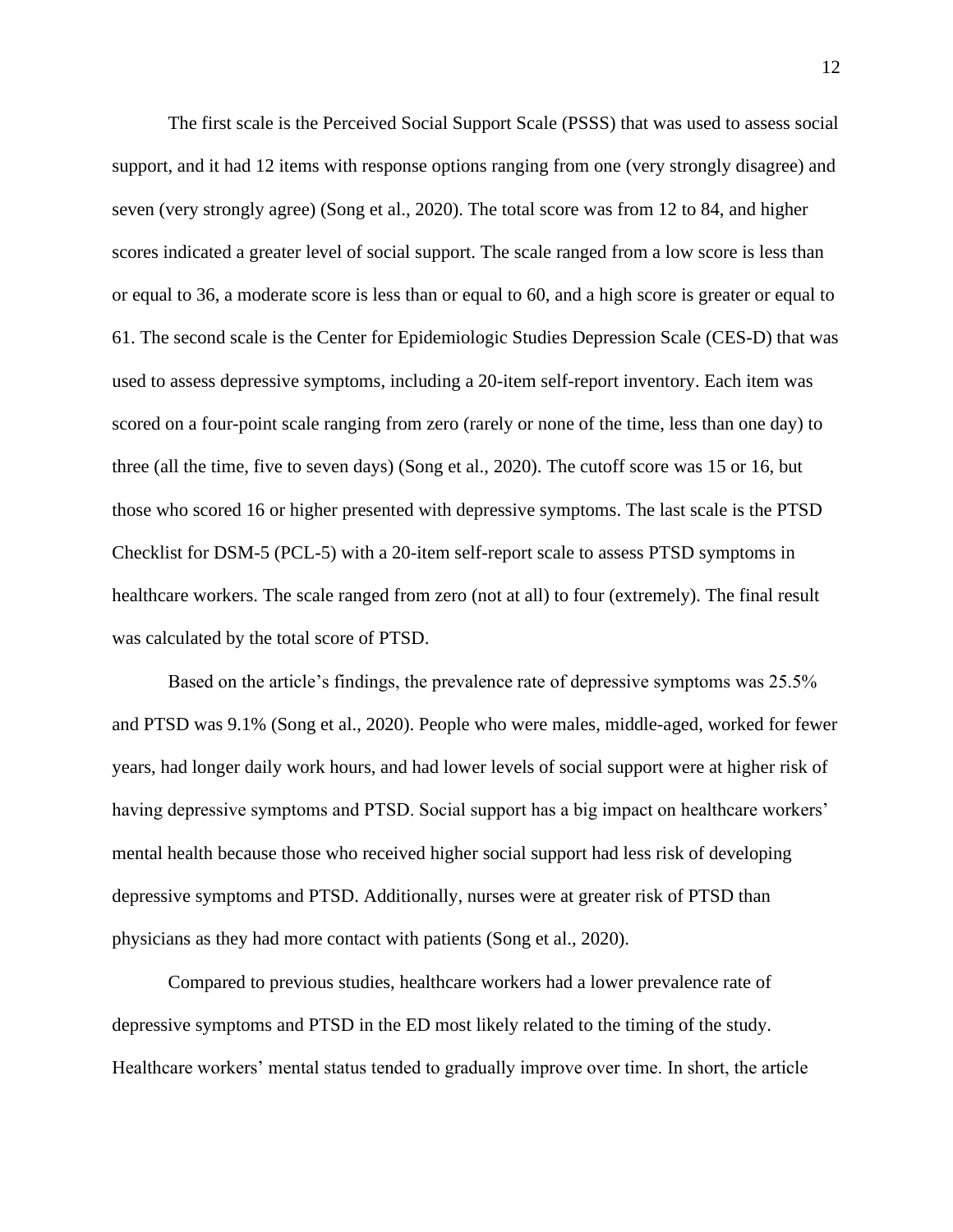demonstrated that middle-aged, unmarried, divorced, or widowed healthcare workers were at higher risk of developing these symptoms because of a lack of social support. A big strength of the article is that it is considered the largest survey about the mental health of ED healthcare workers.

The second article, "Depressive and Anxiety Symptoms of Healthcare Workers in Intensive Care Unit Under the COVID-19 Epidemic: An Online Cross-Sectional Study in China," by Xiaofan Peng and other colleagues, examined the mental impact of COVID-19 on ICU healthcare workers in China (Peng et al., 2021). A cross-sectional study was used, along with an online survey given from April 1, 2020, to April 8, 2020. The survey was distributed through an app called, Wenjuanxing. This article included 731 ICU healthcare workers that were split between front-line and second-line. The demographics of the participants were 303 (41.5%) male, 383 (52.4%) doctors, and 617 (84.4%) aged 26-45 years old (Peng et al., 2021).

Two scales were used to assess depression and anxiety, such as the Nine-item Patient Health Questionnaire (PHQ-9) and the Seven-item General Anxiety Disorder questionnaire (GAD-7). The PHQ-9 had nine questions scored from zero to three: no depression is 0 to 4, mild depression is 5 to 9, moderate depression is 10 to 14, and severe depression is 15 to 27. Regarding the GAD-7 scale, it consisted of seven questions ranging from zero to three: no anxiety is 0 to 4, mild anxiety is 5 to 9, moderate anxiety is 10 to 14, and severe anxiety is 15 to 21. The four factors associated with depressive symptoms were being female, ICU work time greater than five years, vacation days greater or equal to seven, and night duty shifts greater or equal to ten. In contrast, anxiety-associated risk factors were being female, ICU work time greater than five years, vacation days greater or equal to seven, night duty shifts greater or equal to ten, labor increase, and income loss. The main two contributing factors of moderate to severe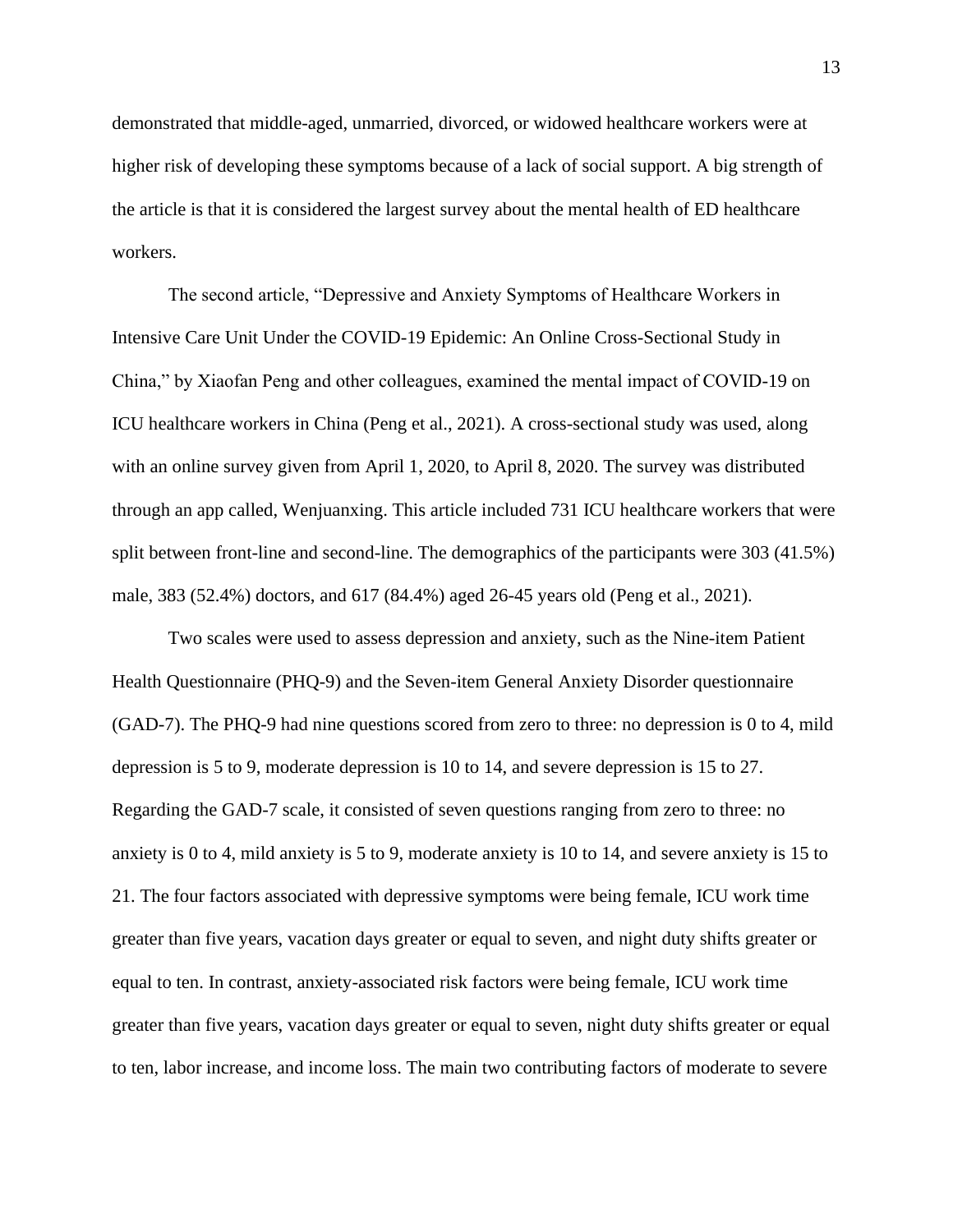depressive and anxiety symptoms were ICU work time greater than five years and night duty shifts greater or equal to ten (Peng et al., 2021).

According to the article's findings, ICU healthcare workers who reported symptoms of depression resulted in 482 (65.9%), and those who reported anxiety were 429 (58.7%). There was no significant difference between front-line and second-line healthcare workers who experienced depression and anxiety symptoms. It was found that a female, ICU work time greater than five years, and night duties of greater or equal to ten were at risk for developing depressive and anxiety symptoms. Income reduction also impacted healthcare workers being at risk for anxiety (Peng et al., 2021).

In summary, ICU healthcare workers had depressive and anxiety symptoms during the COVID-19 pandemic, but the virus did not cause the symptoms to increase. One possible factor was the timing of the study from April 1, 2020, to April 8, 2020. By then, healthcare workers had enough medical supplies and obtained enough COVID-19 knowledge in China. Some interventions included managing night shift duties amount, vacation time, increased income to help relieve mental stress in healthcare workers. ICU healthcare workers who worked long years should be carefully observed as they are at higher risk of developing depressive and anxiety symptoms. A notable strength is that the study is considered the first mental health study that examined the psychological impact of ICU healthcare workers during the COVID-19 pandemic.

Additionally, the two articles shared some similarities, such as having the same strength of being the first research articles to examine the specialized hospital units of the ED and ICU. They both used cross-sectional studies to examine the psychological impacts of the COVID-19 pandemic on healthcare workers in the two units. Online surveys and similar scales were also used to assess the symptoms of depression and anxiety. However, both articles had common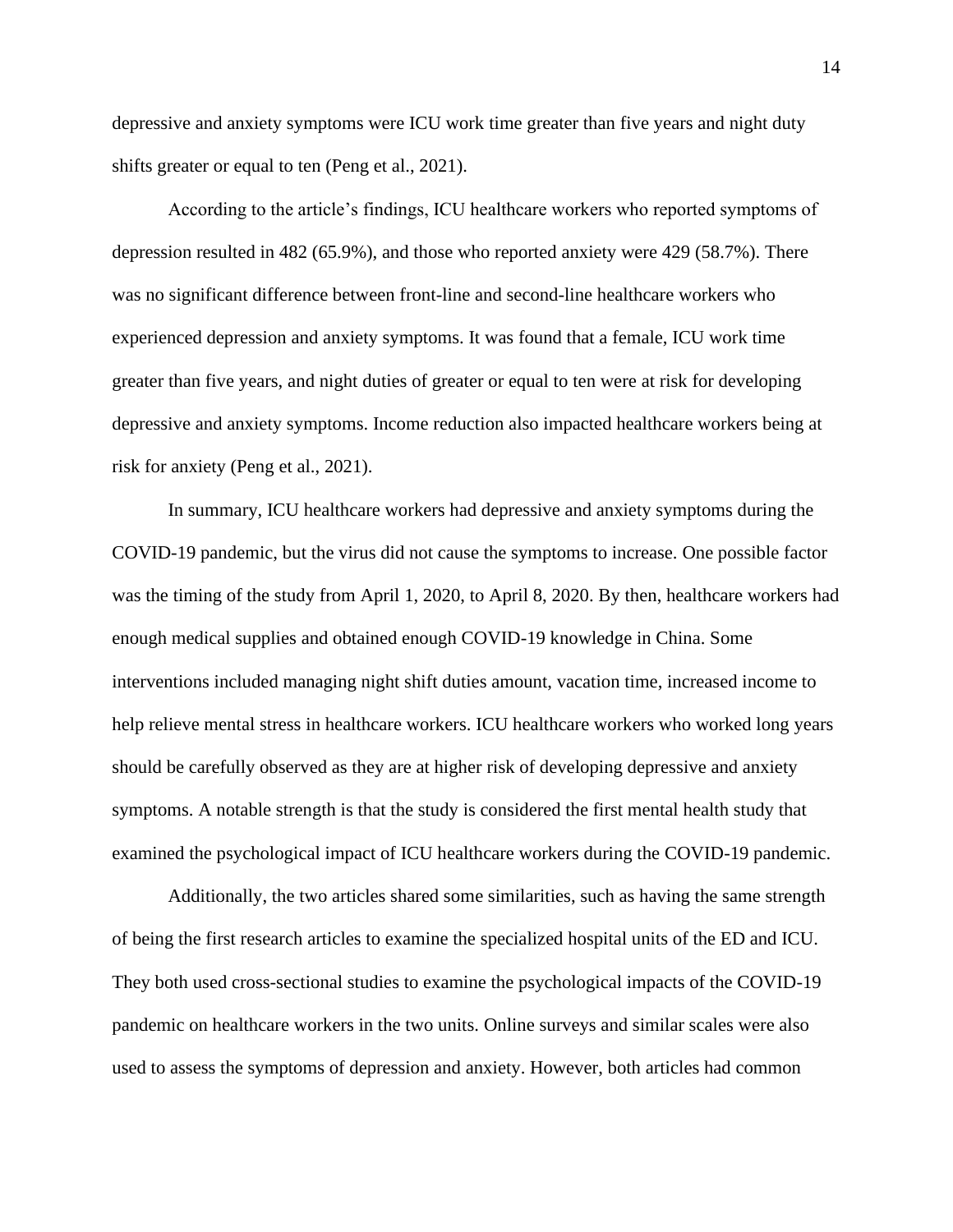weaknesses, such as utilizing convenience sampling to gather results from healthcare workers and using cross-sectional studies that caused limitations (See Appendix for additional information about the articles' strengths and weaknesses).

### <span id="page-15-0"></span>**Interventions to Improve Healthcare Workers' Mental Well-Being**

The COVID-19 pandemic has negatively impacted both the society and economy, causing major psychological problems. To have better control of the pandemic, healthcare workers should be taken care of and preserve their mental well-being while fighting against the virus. Two research articles will explore various interventions used in other countries to improve healthcare workers' mental health in China.

The first article, "Mental health problems and social supports in the COVID-19 healthcare workers: a Chinese explanatory study," by Xue-Hui Fang and other peers, evaluated different methods to alleviate psychological pressure on healthcare workers (Fang et al., 2021). A cross-sectional study was used, including two designated TB medical institutions in Anhui Province. An online questionnaire was distributed and a total of 540 healthcare workers were randomly selected.

Three scales were used to assess social support, depression, and loneliness. The Perceived Social Support Scale (PSSS) was used for social support, consisting of 12 items that ranged from one to seven. The scale was divided into three dimensions: family support, friend support, and other support. The total score was the sum of the three dimensions, meaning that the higher the score, the higher the perceived social support. The specific grading was less than 52 points is severe, 52 to 62 is poor, 63 to 73 is moderate, 74 to 78 is good, and greater than 78 is great (Fang et al., 2021). In addition, the Self-rating Depression Scale (SDS) was used to assess depression, including four groups: psycho-emotional symptoms, somatic disorders, psychomotor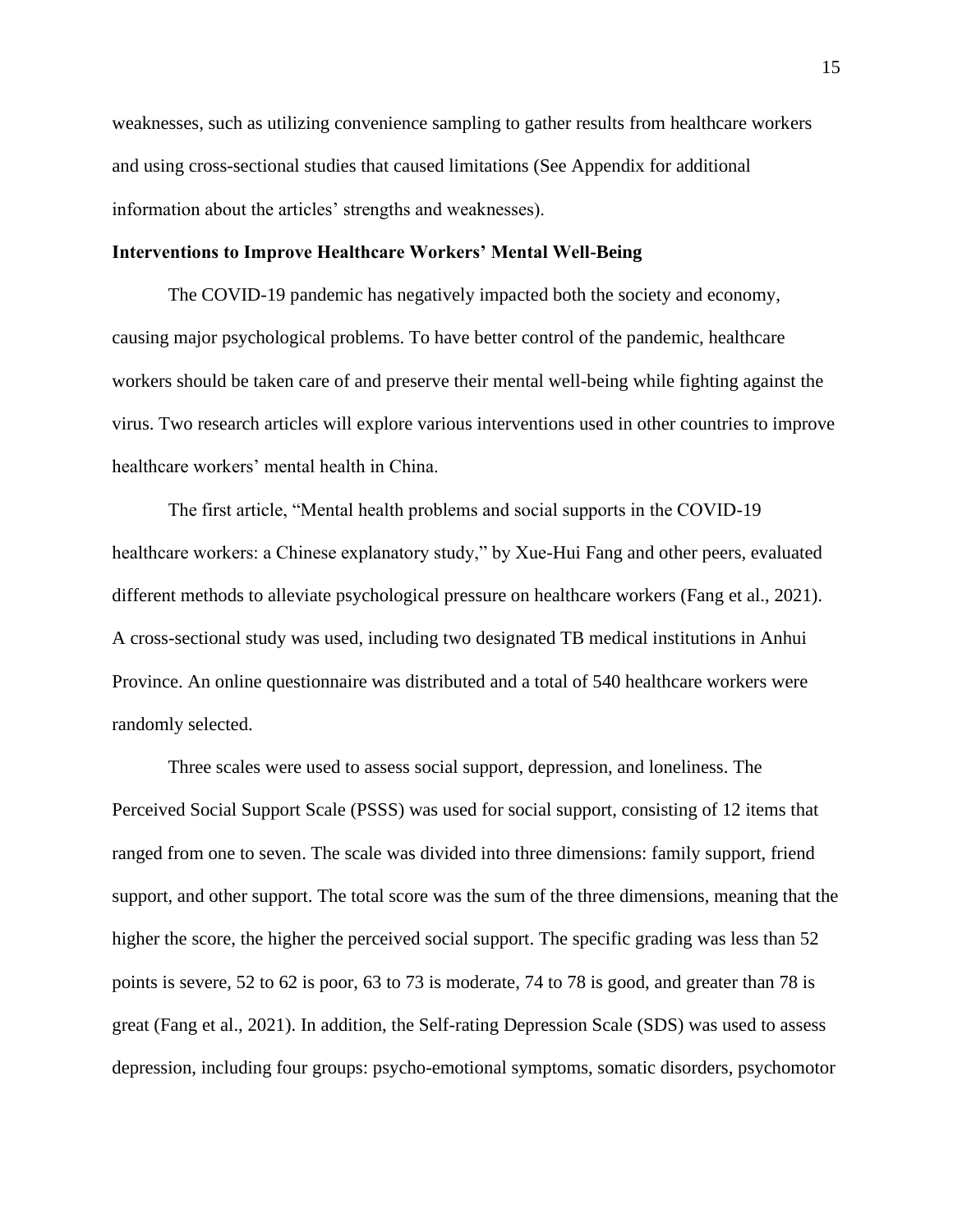disorders, and psychological disorders of depression. The scores ranged from one to four, resulting in the higher the score, the more serious the depression was. The scoring range from 41 to 47 is mild, 48 to 55 is moderate, and greater or equal to 56 is severe. Lastly, the UCLA loneliness scale was used to screen for loneliness. The higher the score, the higher the degree of loneliness a person experiences. A total of 20 to 80 points was available, resulting in the division of three groups: low, moderate, and high (Fang et al., 2021).

The major findings included that the three top psychological needs that healthcare workers were willing to receive one-to-one psychological counseling (29.75%), psychological lectures (27.20%), and interactive groups (18.59%). As for the top three psychological services needed, they were crisis event management (24.07%), emotional management (21.33%), and stress and frustration coping (21.13%) (Fang et al., 2021). Counseling services and peer support were considered the best supportive forms to reduce psychological problems. Additionally, healthcare workers who were women, nurses with low educational background, low professional titles, and staff in the epidemic prevention and control positions had higher psychological problems.

The second article, "Interventions to address mental health issues in healthcare workers during infectious disease outbreaks: A systematic review," by D. Zaçe and other colleagues, evaluated the different interventions to deal with mental health problems of healthcare workers. A systematic review was used to determine the 24 studies' results in the article.

Four interventions were used to alleviate mental stress in healthcare workers that were implemented from various places around the world. The first method is psychoeducation and training. Occupational therapists from a Canadian hospital created a pamphlet with information about signs and symptoms of anxiety. The pamphlet served as an educational tool for healthcare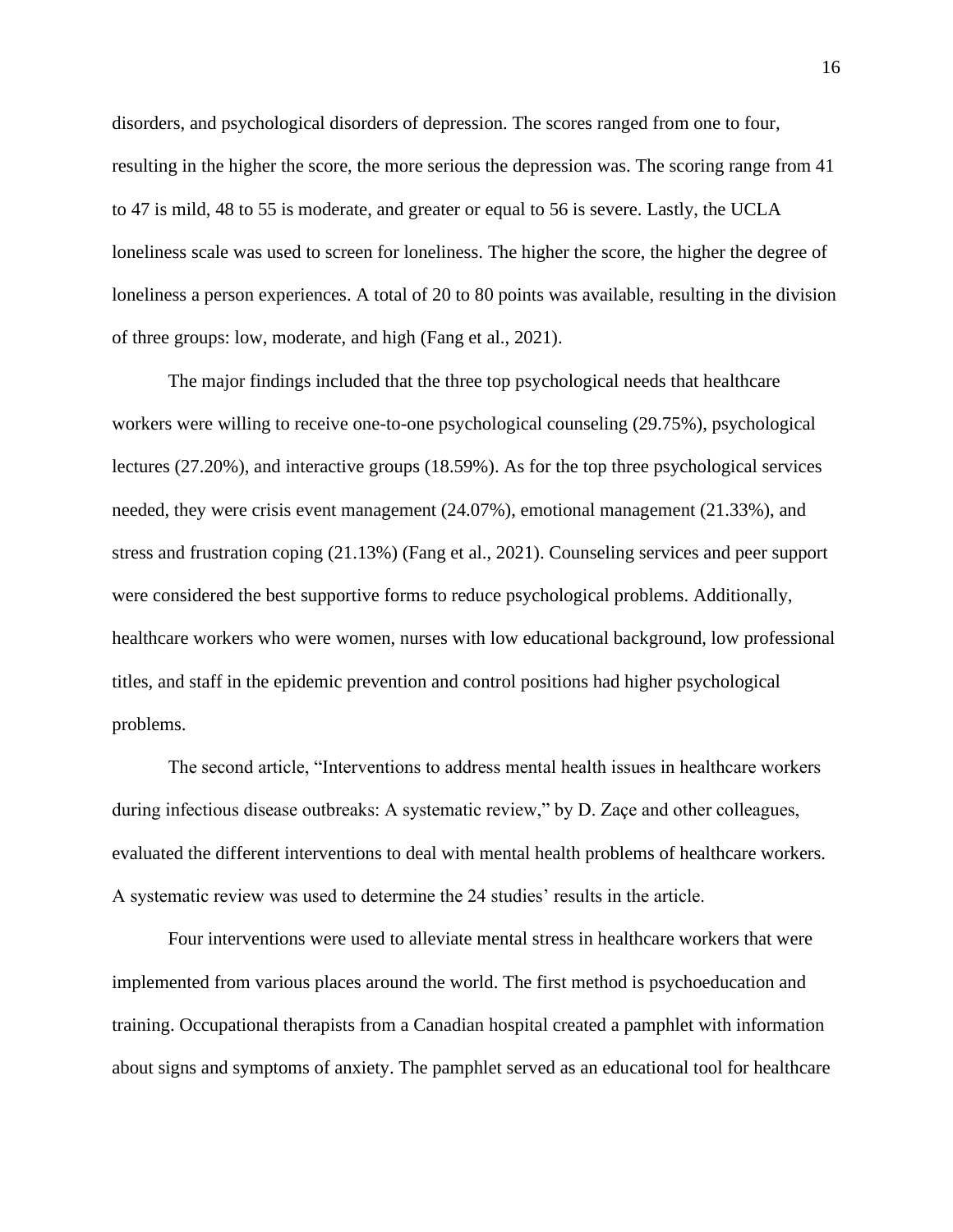workers who had patients with SARS. Additionally, computer-assisted resilience training involved mixed teaching modalities, such as information about coping approaches, normal stress response, psychological first aid, relaxation skills, active listening, and personal resilience. These topics were addressed in audio and video lectures, hard-copy fact sheets, and digital notes. Additionally, a resilience plan was created to help healthcare workers be aware of the psychological impact caused by stressors. Posters with wellness tips and positive self-affirmation training were used to strengthen the self-affirmation of healthcare workers during the pandemic in China (Zaçe et al., 2021).

The second intervention is a mental health support team, peer support, and counseling. Mental health teams include psychiatrists, social workers, psychological counselors, and psychiatric nurses as they offer advice and support to healthcare workers. Peer-group psychological support has enabled healthcare workers to share their emotions and experiences. A similar method used in China is the weekly Balint group activity, which is led by a psychiatrist. This activity allowed healthcare workers to talk about their emotions and share solutions. Mental health support groups and counseling are the two commonly used methods in China (Zaçe et al., 2021).

The third intervention is therapy and rehabilitation. Cognitive-behavioral therapy is used to assist people to understand and change the difficult emotions that could negatively impact their behavior. For instance, musical therapy was used in Italy and separated into three playlists: breathing playlist (relaxation and reduces anxiety and stress), energy playlist (recover energy and support concentration), and serenity playlist (release tension and produce calmness) (Zace et al., 2021). Music therapy could be useful to implement for healthcare workers in China as music tends to help relax people's minds.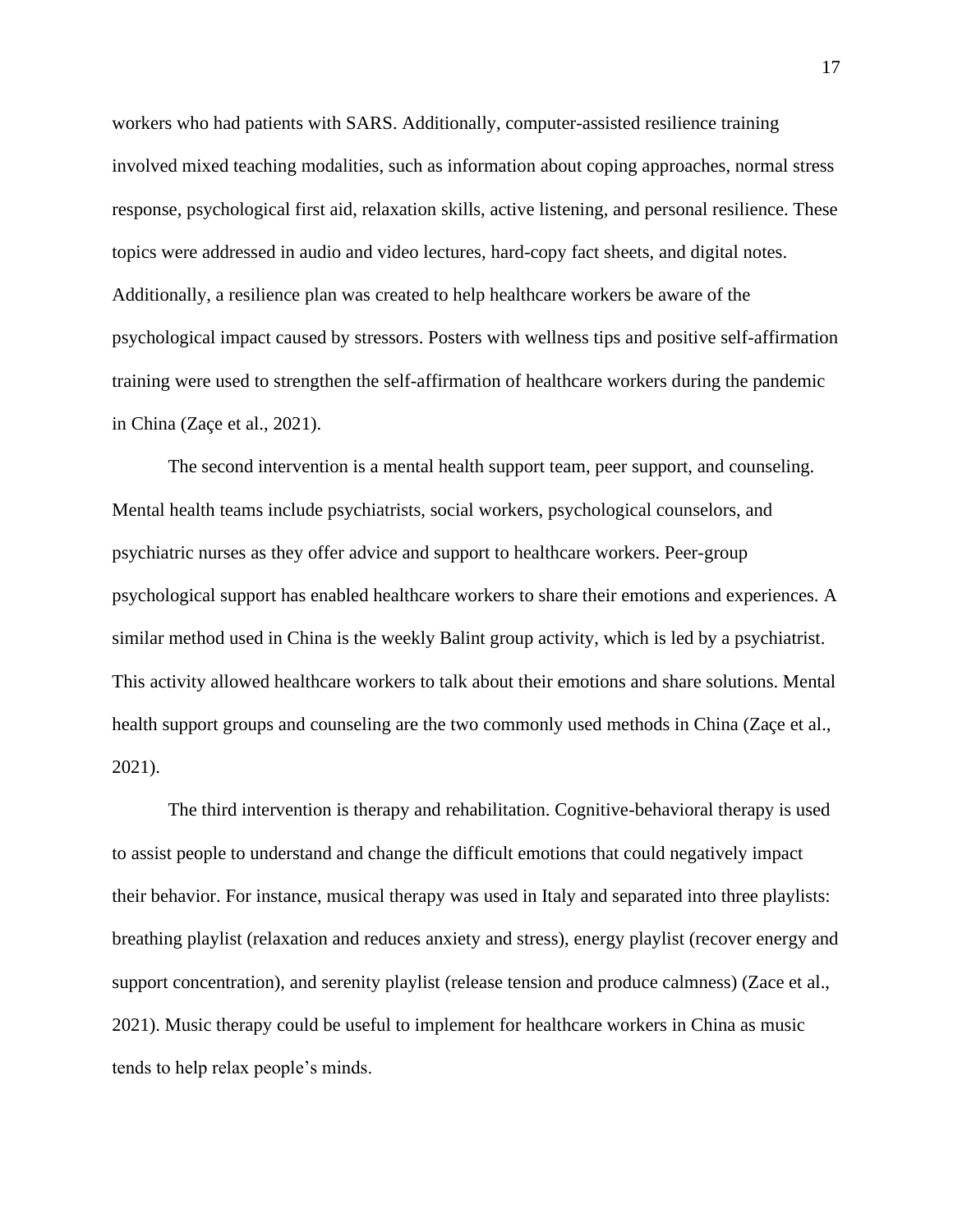The fourth intervention is an online platform and tele-support that help healthcare workers' mental well-being and prevent additional psychological harm. The digital platform was called "Be + against COVID," and it was available in three different languages, such as English, Spanish, and Portuguese. It had information on how to reduce stress reactions through resources, documents, infographics, and videos. For instance, a mental health hotline was accessible, and a Ten-item questionnaire was used to assess acute stress. In the United Kingdom, they developed a digital learning package that included the psychological impacts of COVID-19, psychological supportive teams, communication, social support, self-care, emotions management, and coping mechanisms. Also, the United States offered mental health counseling by a "24/7 Mental Health COVID-19 Hotline" for healthcare workers and a "Centralized Support Helpline" for healthcare workers' families. Lastly, Canada used tele-education programs that offered mindfulness exercises, COVID-19 information resources, management skills, and reflection exercises (Zaçe et al., 2021). These various methods could be possible ideas to assist with healthcare workers' mental health or the general population.

In summary, the two articles share their similarities and differences. One similarity is that they both explained different interventions used to assist healthcare workers' mental health. The first article examined various methods to alleviate the psychological pressure placed on healthcare workers, whereas the second article explored multiple interventions to deal with the mental health issues of workers. Additionally, one difference between the two articles is that the first article used a cross-sectional study approach, and the second article used a systematic review approach. In short, early recognition and actions could help healthcare workers' mental status in the long run (See Appendix for additional information about the articles' strengths and weaknesses).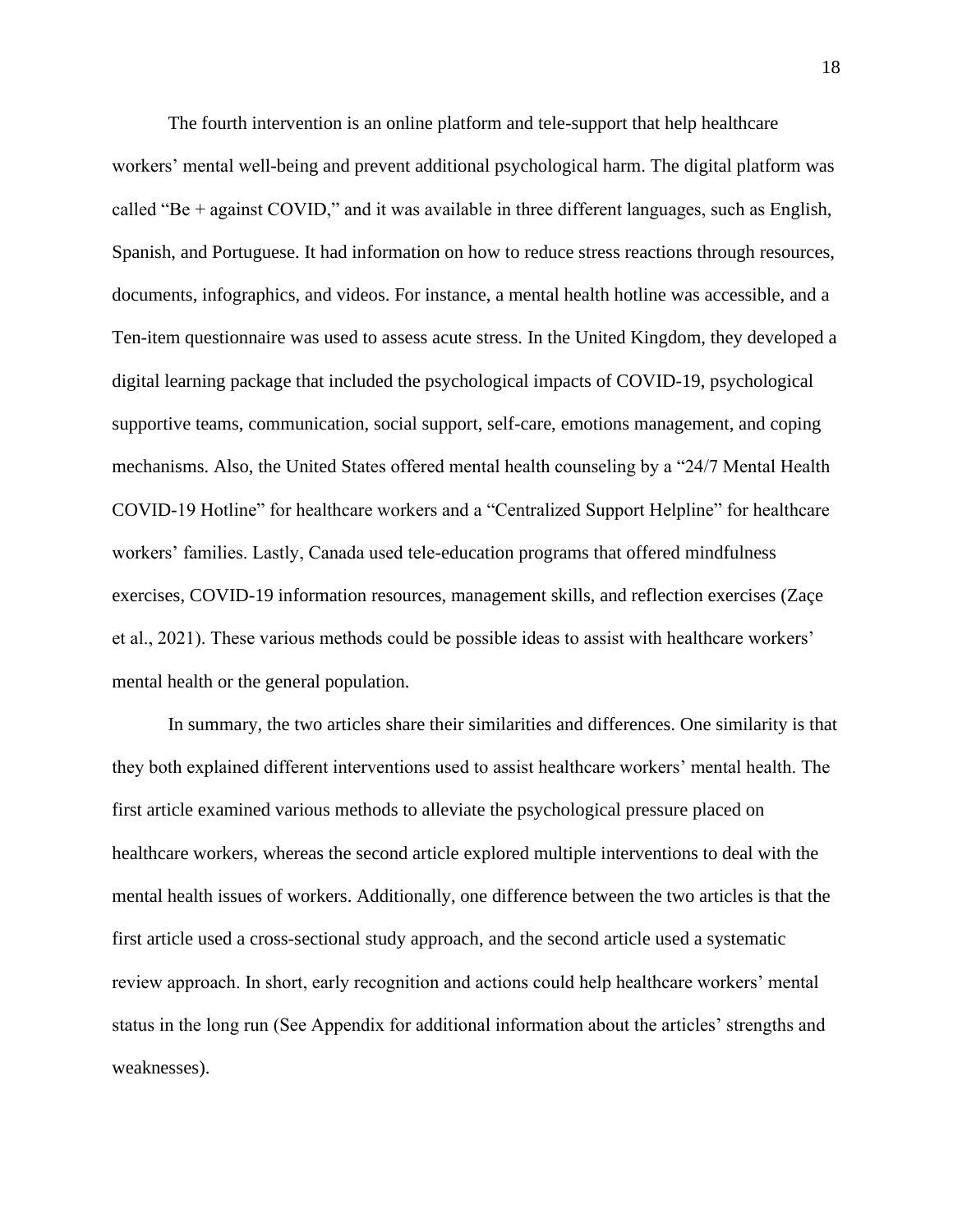## <span id="page-19-0"></span>**Literature Review Conclusion**

Based on the six research articles, it is evident that COVID-19 impacted healthcare workers' psychological well-being. All the articles included more than 100 participants, making them valid and reliable studies. In addition, multiple articles were cross-sectional studies and two articles were systematic reviews. Online questionnaires and mood scales were used to obtain results from healthcare workers at their convenience. In short, all the articles shared their strengths and weaknesses (see the Literature Review Table in the Appendix for a summary).

Several articles identified the presence of depressive and anxiety symptoms in healthcare workers. After everything healthcare workers have faced during the pandemic, it is reasonable for them to feel this way. As for the ED and ICU healthcare workers, they both shared similarities and differences as the two units are specialized in a hospital, serving as significant and fast-paced units in the healthcare field. Finally, various interventions were used in other countries to assist with healthcare workers' mental health, such as support groups and counseling. However, more research studies need to be done to confirm these findings from the literature review articles. To determine the reliability and validity of the research articles, they must answer the research questions: what impact does the COVID-19 pandemic have on healthcare workers' mental status, and what are the best methods to protect them from mental stress learned in other countries that can be applied in China?

#### **Theoretical Framework**

<span id="page-19-1"></span>The theoretical framework that aligns with the research questions is Neuman's System Model. This model was created by Betty Neuman and it "provides a comprehensive holistic and system-based approach to nursing that contains an element of flexibility" (Petiprin, 2016). The main purpose of this model is to protect the patient from harm and environmental stressors by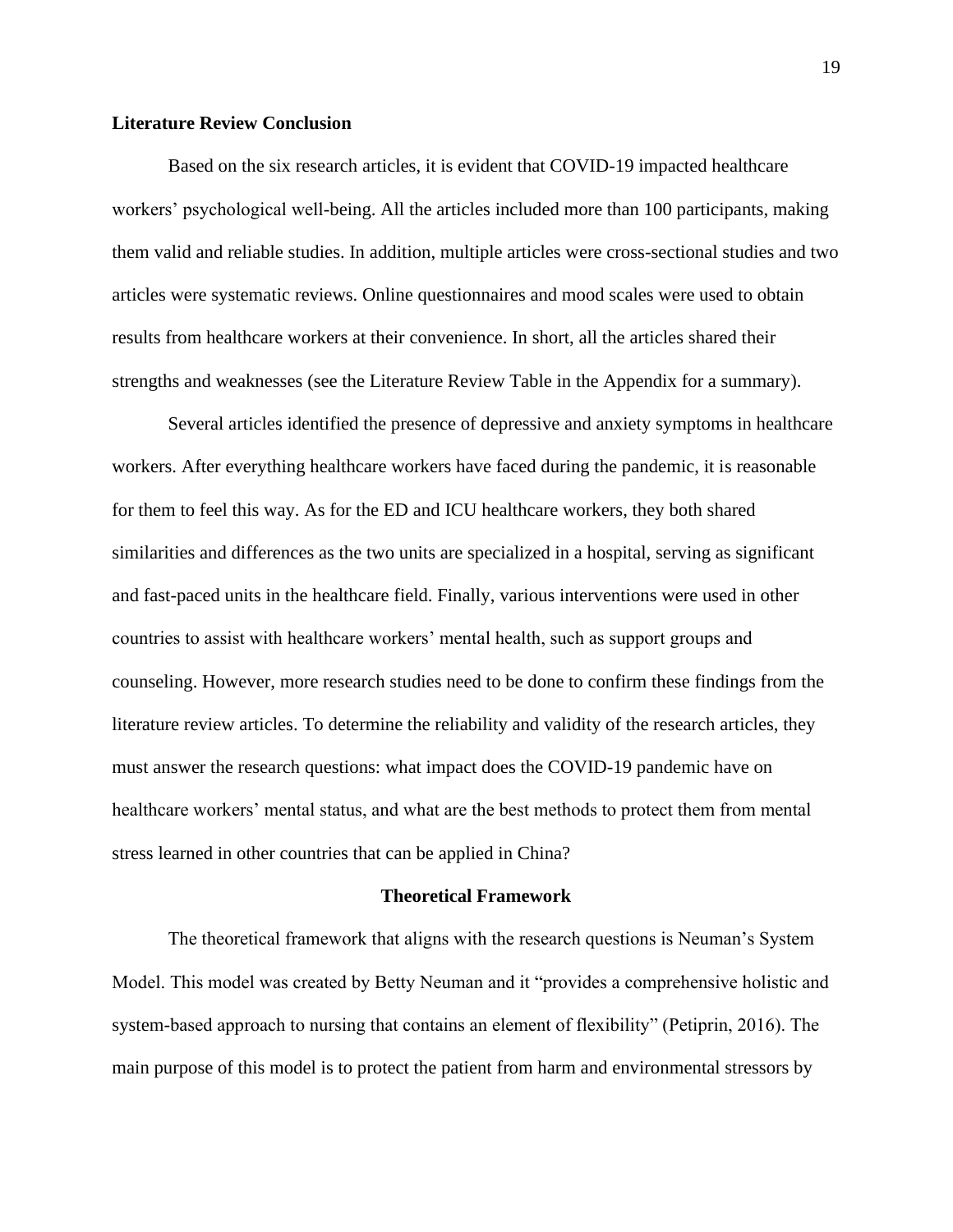using primary, secondary, and tertiary nursing prevention. This model can also be applied to healthcare workers in China.

For example, primary prevention is by educating healthcare workers on mental health and when to seek treatment as mental health is not commonly spoken about in Chinese culture. Instead, it can be seen as a taboo sometimes. Furthermore, resources should be accessible and presented to them. Secondary prevention is by using screening tools, such as specific mood scales (depression and anxiety). Tertiary prevention is by applying positive approaches to prevent healthcare workers' mental health from worsening. The model relates to the thesis because healthcare workers often need to take preventative measures by seeking treatment when they are struggling mentally to avoid severe consequences.

Healthcare workers play an important role in society since they care for and nurture sick people around the world. They are trained for multiple years to have medical and equipment knowledge to save those in need. The COVID-19 pandemic has significantly impacted many people and created a heavy burden to carry. However, screening tools and resources are available to prevent negative outcomes from occurring. Neuman's System Model can be used to explain the nursing theoretical framework and how preventive measures should be taken to achieve safety outcomes for both patients and healthcare workers.

#### **Proposal for Further Study**

#### <span id="page-20-1"></span><span id="page-20-0"></span>**Primary Research Aim**

- 1) To what extent the COVID-19 pandemic effects have impacted healthcare workers' levels of depression and anxiety before and at the peak of the pandemic, and currently.
- 2) To identify potentially useful methods to help healthcare workers alleviate depression and anxiety related to the COVID-19 pandemic.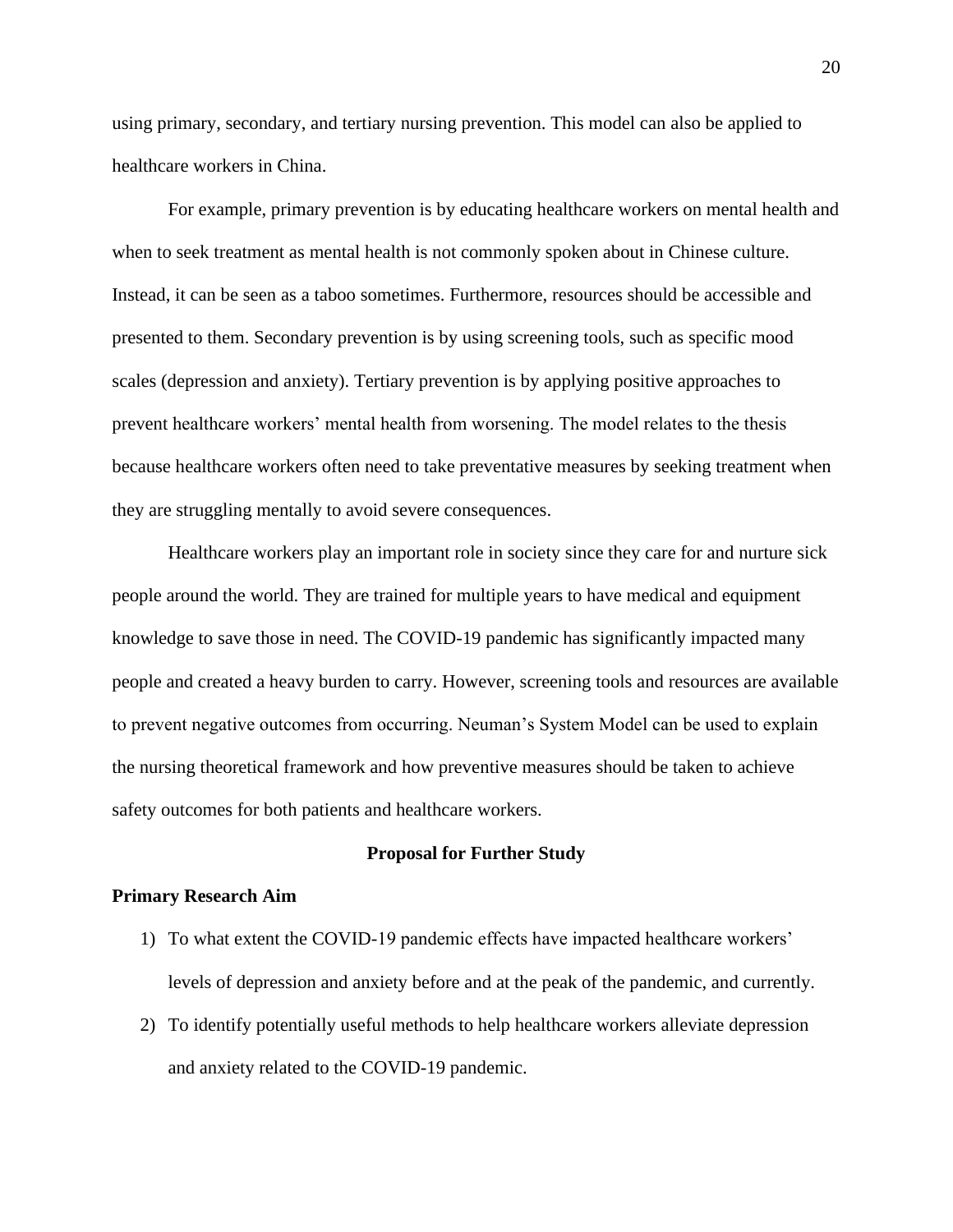### <span id="page-21-0"></span>**Ethical Considerations**

All participants will be advised that their participation is voluntary and that they can stop answering questions at any time. No personally identifiable data, such as names or contact information, will be collected. Before submission of the survey, potential participants will be informed that submission of the survey will serve as an acknowledgment of their consent to participate. Additionally, the purpose of the study, benefits, risks, and goals will be stated to the participants before the study begins. All information received will be confidential and data collection will not start until the study is reviewed and approved by an institutional review board.

#### **Research Methodology**

## <span id="page-21-2"></span><span id="page-21-1"></span>**Study Design**

A quantitative, cross-sectional study will be used to help determine the best interventions to be implemented for Chinese healthcare workers on reducing symptoms of depression and anxiety. With increased knowledge about appropriate interventions, the negative effects of depression and anxiety can be potentially minimized.

To address Aim #1, two scales used will be used, the Patient Health Questionnaire-9 (PHQ-9) that screens for depression created by Janet B. W. Williams and her colleagues, and the General Anxiety Disorder-7 (GAD-7) that screens for anxiety created by Robert L. Spitzer and his colleagues. Additionally, to address Aim #2, a questionnaire, using the Likert Scale, or summative scale will be created to assess various interventions used to alleviate depression and anxiety in healthcare workers.

#### <span id="page-21-3"></span>**Population and Recruitment**

The population to be studied is healthcare workers who are at least 22-years of age and who have worked in a Chinese hospital for at least one year. Healthcare workers are eligible to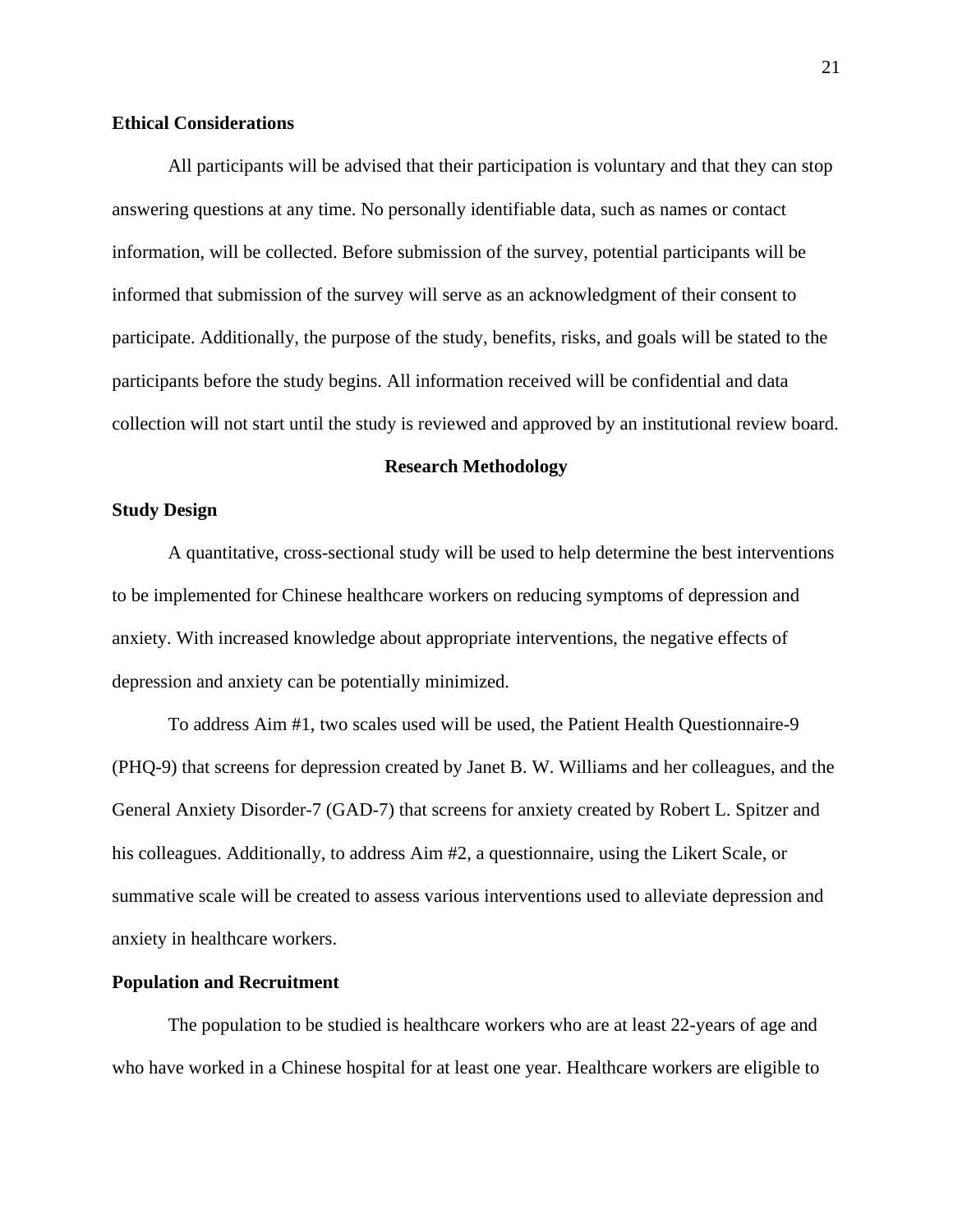participate in the study if they have started in the profession before the COVID-19 pandemic and they have continued to work as healthcare workers during the pandemic in a hospital. Study participation will be solicited through the social media site, WeChat, which is a popular platform in China. WeChat works much like FaceBook in the United States, and participants can respond to the questionnaire if they meet all the criteria. The sample size will include at least 250 healthcare workers in China.

#### <span id="page-22-0"></span>**Study Procedure**

The study will use a quantitative approach to examine different methods used to reduce depression and anxiety symptoms in healthcare workers. The questionnaire will be administered for a week, from February 1, 2022 to February 8, 2022 on WeChat. Additionally, the online questionnaire will contain three sections.

## <span id="page-22-1"></span>*First Step*

The first section will ask demographic questions, such as gender, age, living situation (alone or with others), marital status (single or married), income level, number of years of experience in working as a healthcare worker overall, and the hospital unit on which the healthcare worker currently works, and how many years of experience in the unit one is currently employed.

## <span id="page-22-2"></span>*Second Step*

The second section will evaluate healthcare workers' before and at the peak of the pandemic, and current levels of depression and anxiety with the PHQ-9 (9 questions) and GAD-7 (7 questions) scales. All questions about depression and anxiety before and at the peak of the pandemic will be answered based on the participants' memory. For additional information about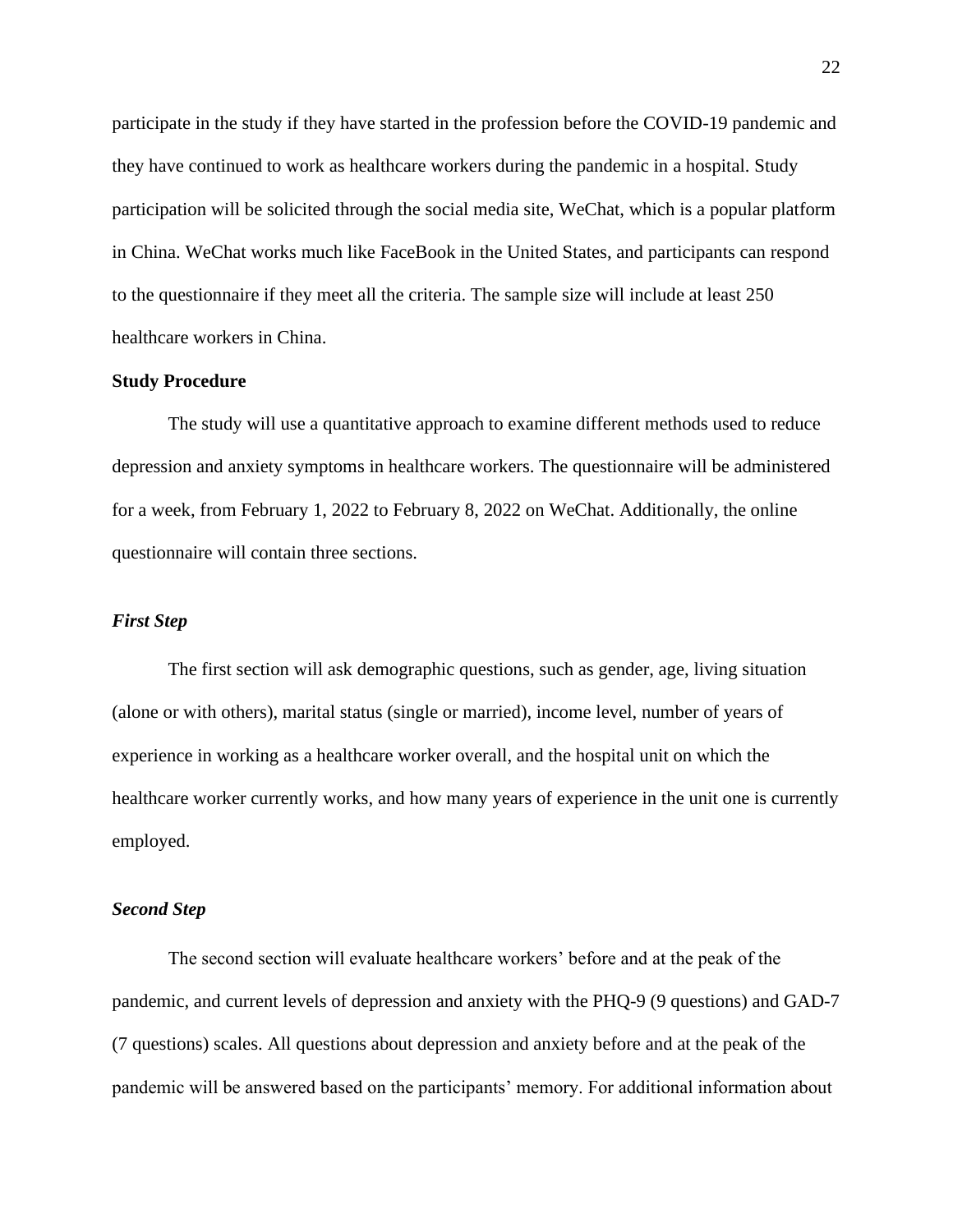these two reliable and validated scales, see the descriptions provided in the Literature Review sections, "Relevancy of Depression and Anxiety in Healthcare Workers" (Chen et al., 2021) and "Comparison of Healthcare Workers' Mental Health in the ED and ICU" (Peng et al., 2021).

# <span id="page-23-0"></span>*Third Step*

The third section will include closed-ended questions with the Likert Scale, which can be answered yes (1), no (2), or uncertain (3). The Likert Scale will include numbers one (1) to three (3). Some example questions are:

- Did you use any psychoeducation services during the pandemic?
	- $\circ$  If so, was it helpful?
- Did you use any mental health support groups during the pandemic?
	- $\circ$  If so, was it helpful?
- Did you use any counseling services during the pandemic?
	- $\circ$  If so, was it helpful?
- Did you reach out to any mental health hotlines during the pandemic?
	- $\circ$  If so, was it helpful?

# <span id="page-23-1"></span>**Statistical Analysis**

In this proposal, inferential statistics will be used to make generalizations about healthcare workers' level of depression and anxiety, along with what best methods to use to reduce these two symptoms? A correlation method will be useful to determine the relationship between two variables. The parametric statistical test, Pearson Product-Moment Correlation or Pearson *r*, will be utilized to look at the relationship between the two variables, healthcare workers and their depression and anxiety levels. In addition, multiple methods to alleviate depression and anxiety, and the effectiveness of these methods will be explored using a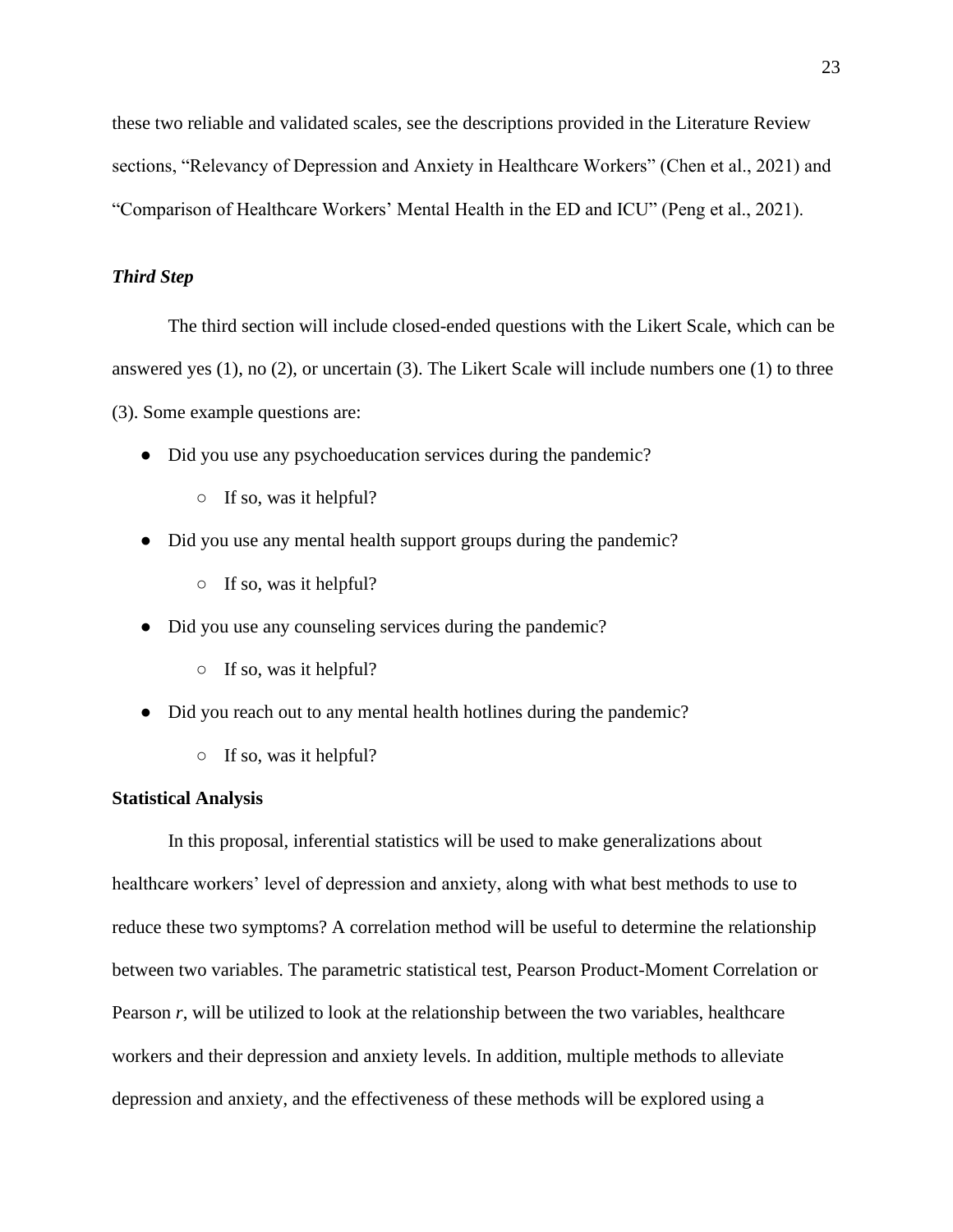numerical scale. The Pearson *r* will show whether or not there is a correlation between the two variables and can influence further research and interventions.

#### **Conclusion**

<span id="page-24-0"></span>According to the six literature review articles, healthcare workers' mental health has been affected because of the COVID-19 pandemic. Many healthcare workers experienced an increased rate of stress and workload because of the virus' negative effects. The effects include risk for depression and anxiety, and some healthcare workers may have these symptoms continuously. Also, in the ED and ICU, healthcare workers were exposed to many sick patients and the exposure left a heavy burden due to healthcare workers' inability to save some patients' lives. Regarding the best interventions to assist healthcare workers' mental health, support groups and counseling remain two of the best explored methods. However, more research needs to be done to confirm the effectiveness of the findings. Ultimately, the original questions were partially answered from the six literature review articles.

The information provided from the literature review articles allows future researchers to fill in the gaps, such as to what extent did the pandemic affect healthcare workers' mental status, and what methods were used to reduce mental stress learned in other countries that can be applied to healthcare workers in China? Researchers can use the available information and resources mentioned in the literature review articles to confirm future studies. This way, people will have a better understanding of the impact of the COVID-19 pandemic and future mental health strategies to implement for healthcare workers around the world.

The proposed research will help advance the nursing profession by knowing what methods to use to reduce symptoms of depression and anxiety commonly found among Chinese healthcare workers. One limitation of the proposed study is that the depression and anxiety scales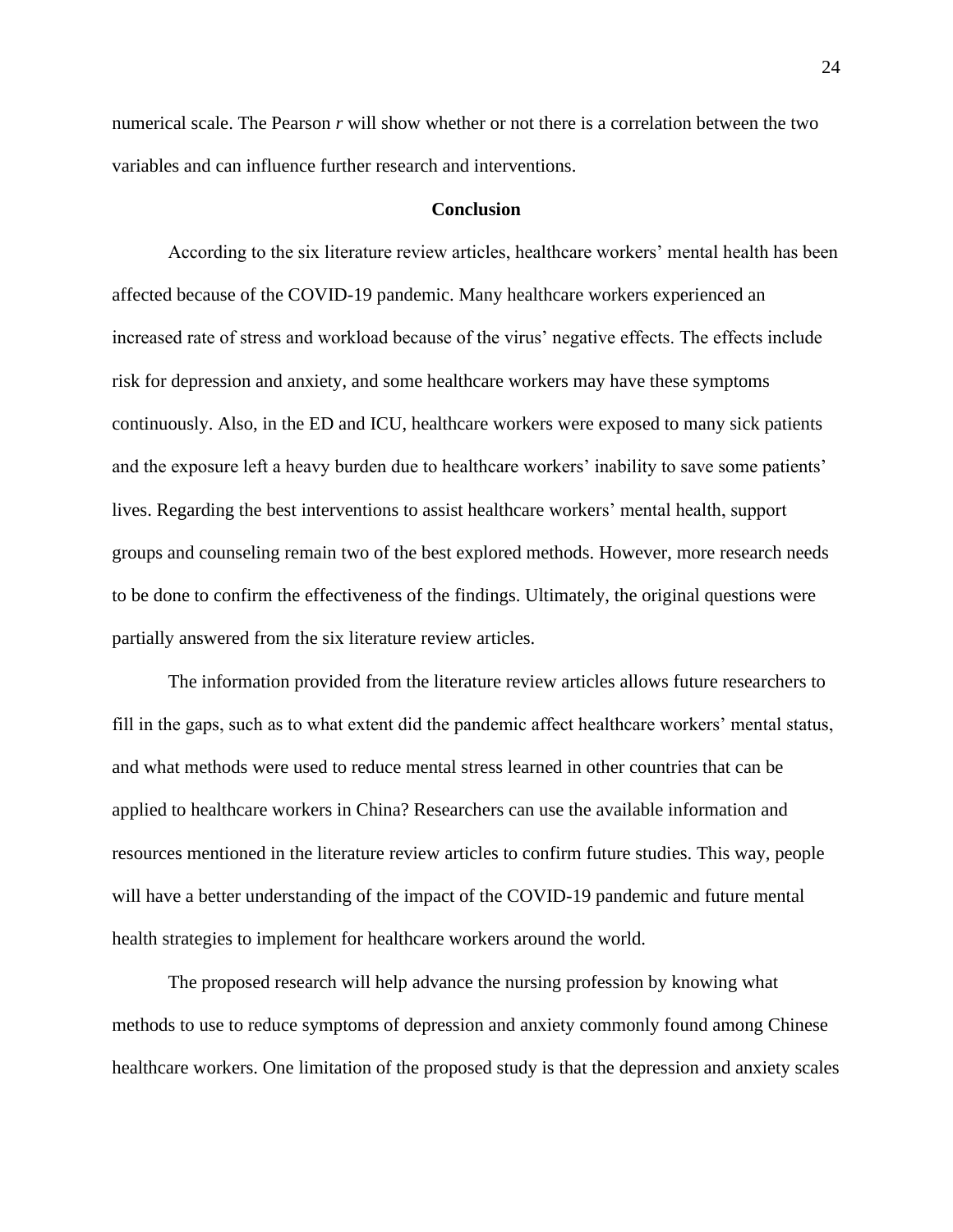usage to recall experiences before and at the peak of the pandemic will require participants to rely on their memory. Additionally, nursing remains one of the most stressful jobs in the world. Therefore, it is important to apply early interventions to prevent high amounts of stress and burnout, preserving healthcare workers' mental status.

The next steps are for future researchers to study the beneficial methods to implement to improve healthcare workers' mental well-being. Several studies about mental well-being interventions used were done in other countries that can be possibly applied in China. However, minimal studies were done to support the methods that help alleviate depression and anxiety in healthcare workers related to COVID-19. By furthering this research topic, healthcare workers can be protected and prevented from leaving the healthcare profession, along with maintaining a positive mentality.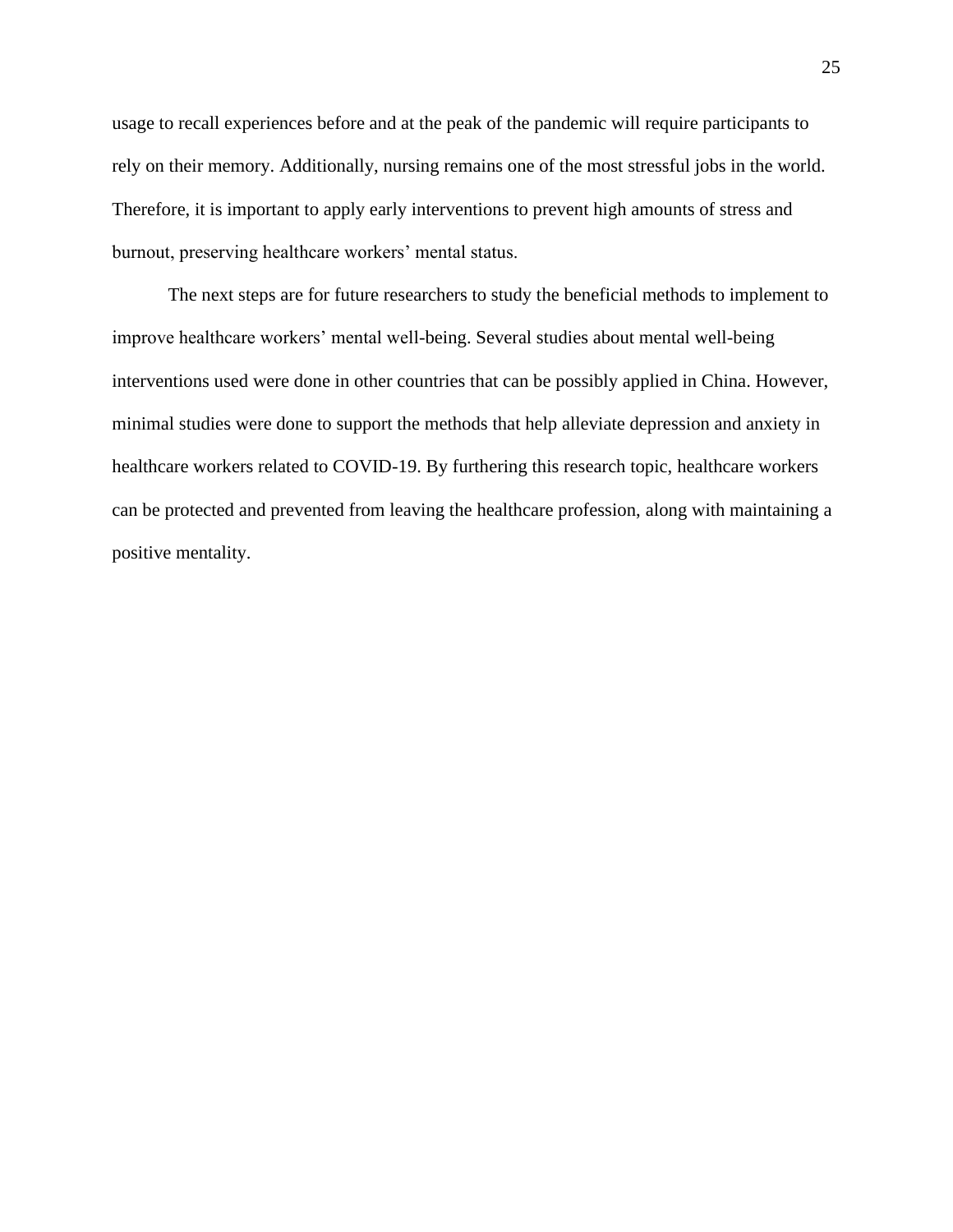#### **References**

- <span id="page-26-0"></span>Cai, C. Z., Lin, Y. L., Hu, Z. J., & Wong, L. P. (2021). Psychological and mental health impacts of COVID-19 pandemic on healthcare workers in China: A review. *World Journal of Psychiatry*, *11*(7), 337–346.<https://doi.org/10.5498/wjp.v11.i7.337>
- Centers for Disease Control and Prevention. (2021). *About Mental Health*. Centers for Disease Control and Prevention. Retrieved October 17, 2021, from [https://www.cdc.gov/mentalhealth/learn/index.htm.](https://www.cdc.gov/mentalhealth/learn/index.htm)
- Chen, J., Liu, X., Wang, D., Jin, Y., He, M., Ma, Y., Zhao, X., Song, S., Zhang, L., Xiang, X., Yang, L., Song, J., Bai, T., & Hou, X. (2021). Risk factors for depression and anxiety in healthcare workers deployed during the COVID-19 outbreak in China. *Social Psychiatry and Psychiatric Epidemiology*, *56*(1), 47–55. [https://doi.org/10.1007/s00127-020-01954-](https://doi.org/10.1007/s00127-020-01954-1) [1](https://doi.org/10.1007/s00127-020-01954-1)
- Deng, Y., Chen, Y., & Zhang, B. (2021). Different prevalence trend of depression and anxiety among healthcare workers and general public before and after the peak of COVID-19 occurred in China: A meta-analysis. *Asian Journal of Psychiatry*, *56*, 102547. <https://doi.org/10.1016/j.ajp.2021.102547>
- Fang, X.-H., Wu, L., Lu, L.-S., Kan, X.-H., Wang, H., Xiong, Y.-J., Ma, D.-C., & Wu, G.-C. (2021). *Mental Health Problems and Social Supports in the COVID-19 Healthcare Workers: A Chinese Explanatory Study*. BMC Psychiatry. [https://www.ncbi.nlm.nih.gov/pmc/articles/PMC7802988/.](https://www.ncbi.nlm.nih.gov/pmc/articles/PMC7802988/)
- Liu, Z., Wu, J., Shi, X., Ma, Y., Ma, X., Teng, Z., You, X., Zhang, Y., Zhang, W., Feng, Z., Long, Q., Ma, X., Wang, L., & Zeng, Y. (2020). Mental Health Status of Healthcare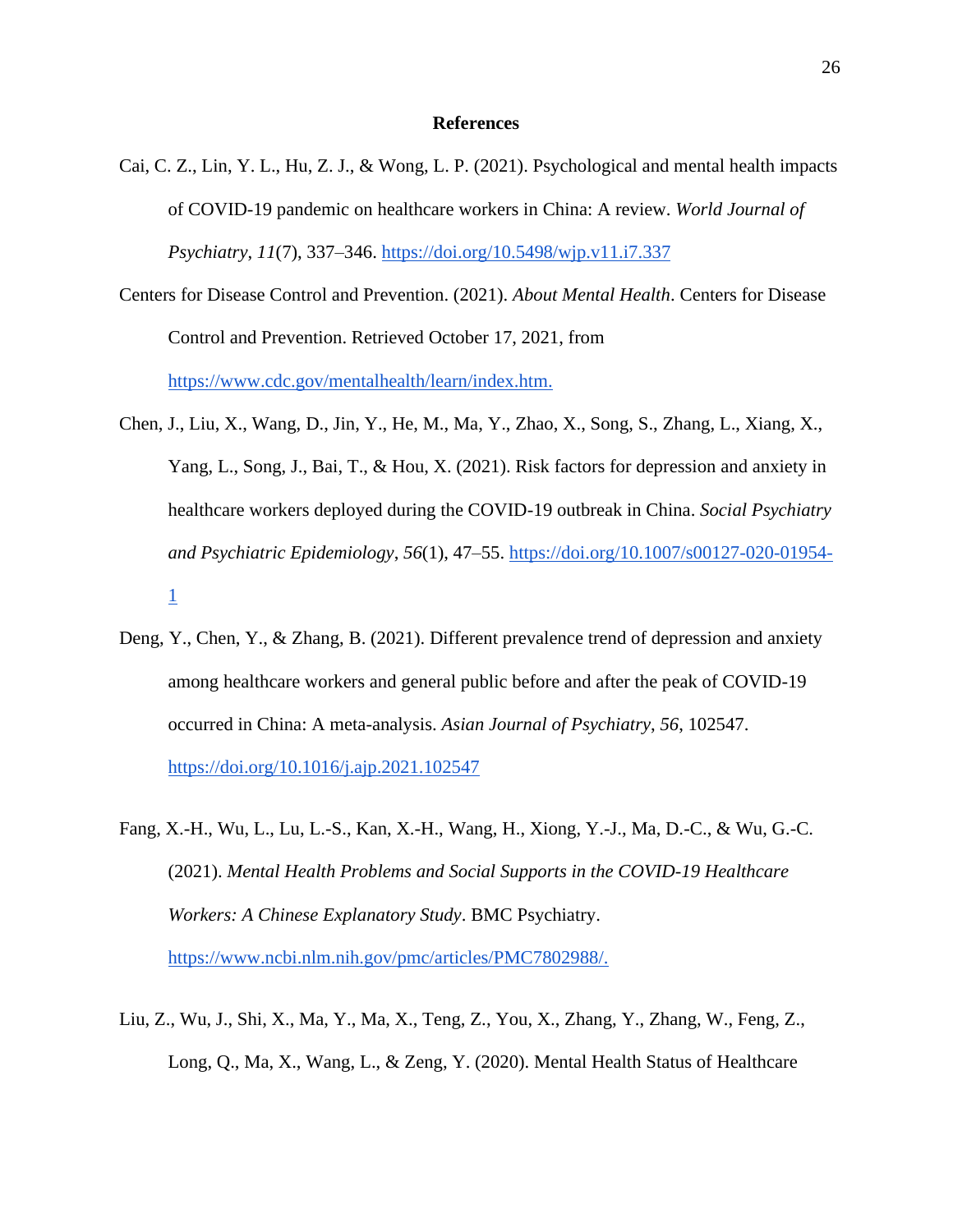Workers in China for COVID-19 Epidemic. *Annals of Global Health*, *86*(1), 128. <https://doi.org/10.5334/aogh.3005>

Peng, X., Meng, X., Li, L., Hu, C., Liu, W., Liu, Z., Ma, X., Xu, D., Xing, Z., Zhu, Z., Liu, B., Zhang, L., & Peng, M. (2021). Depressive and Anxiety Symptoms of Healthcare Workers in Intensive Care Unit Under the COVID-19 Epidemic: An Online Cross-Sectional Study in China. *Frontiers in Public Health*, *9*, 603273.

<https://doi.org/10.3389/fpubh.2021.603273>

- Petiprin, A. (2016). *Neuman's systems model*. Nursing Theory. [https://nursing](https://nursing-theory.org/theories-and-models/neuman-systems-model.php)[theory.org/theories-and-models/neuman-systems-model.php.](https://nursing-theory.org/theories-and-models/neuman-systems-model.php)
- Song, X., Fu, W., Liu, X., Luo, Z., Wang, R., Zhou, N., Yan, S., & Lv, C. (2020). Mental health status of medical staff in emergency departments during the Coronavirus disease 2019 epidemic in China. *Brain, Behavior, and Immunity*, *88*, 60–65. <https://doi.org/10.1016/j.bbi.2020.06.002>

Stein, M. B. (2020). *COVID-19:* Psychiatric illness. *UpToDate*. [https://www-uptodate-com](https://www-uptodate-com.dominican.idm.oclc.org/contents/covid-19-psychiatric-illness?search=healthcare%20workers%27%20mental%20health%20in%20china&source=search_result&selectedTitle=2~150&usage_type=default&display_rank=2)

Zaçe, D., Hoxhaj, I., Orfino, A., Viteritti, A. M., Janiri, L., & Di Pietro, M. L. (2021). Interventions to address mental health issues in healthcare workers during infectious disease outbreaks: A systematic review. *Journal of Psychiatric Research*, *136*, 319–333. <https://doi.org/10.1016/j.jpsychires.2021.02.019>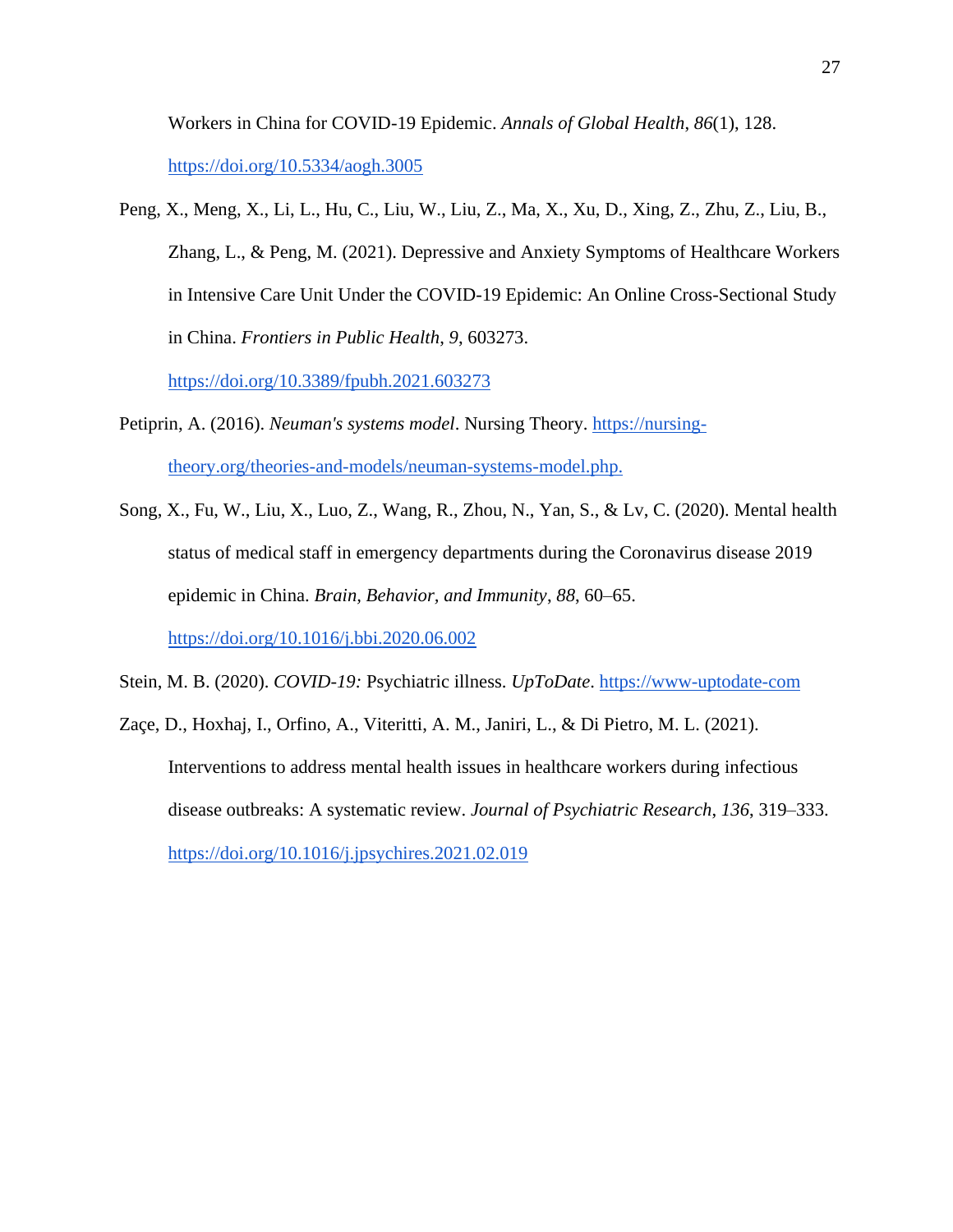# **Appendix**

# **Literature Review Table**

<span id="page-28-1"></span><span id="page-28-0"></span>

| <b>Article</b>                                                                                                                                                                                                                                                                                                                                                                                                                                                              | <b>Purpose</b>                                                                                                                                                                  | <b>Sample</b>                                                                        | <b>Study Method(s)</b>                                                                                                                                                        | <b>Major Findings</b>                                                                                                                                  | <b>Strengths</b>                                                                                                                                                                                                                                                                                                                                                                             | <b>Weaknesses</b>                                                                                                                                                                                                                                         |
|-----------------------------------------------------------------------------------------------------------------------------------------------------------------------------------------------------------------------------------------------------------------------------------------------------------------------------------------------------------------------------------------------------------------------------------------------------------------------------|---------------------------------------------------------------------------------------------------------------------------------------------------------------------------------|--------------------------------------------------------------------------------------|-------------------------------------------------------------------------------------------------------------------------------------------------------------------------------|--------------------------------------------------------------------------------------------------------------------------------------------------------|----------------------------------------------------------------------------------------------------------------------------------------------------------------------------------------------------------------------------------------------------------------------------------------------------------------------------------------------------------------------------------------------|-----------------------------------------------------------------------------------------------------------------------------------------------------------------------------------------------------------------------------------------------------------|
| Chen, J., Liu, X.,<br>Wang, D., Jin, Y.,<br>He, M., Ma, Y.,<br>Zhao, $X1$ , Song, S.,<br>Zhang, L., Xiang,<br>X., Yang, L.,<br>Song, J., Bai, T., &<br>Hou, X. (2021).<br>Risk factors for<br>depression and<br>anxiety in<br>healthcare workers<br>deployed during<br>the COVID-19<br>outbreak in China.<br>Social psychiatry<br>and psychiatric<br>epidemiology,<br>$56(1)$ , 47-55.<br>$\frac{https://doi.org/10.1}{https://doi.org/10.1}$<br>007/s00127-020-<br>01954-1 | To examine<br>healthcare<br>workers'<br>depression<br>and anxiety<br>levels, and<br>to<br>investigate<br>the risk<br>factors<br>during the<br>COVID-19<br>outbreak in<br>China. | 902 Chinese<br>healthcare<br>workers<br>with access<br>to the<br>WeChat<br>platform. | Cross-sectional study<br>survey; A structured<br>questionnaire was<br>used to collect<br>information on<br>general<br>characteristics,<br>workload, and health<br>conditions. | 681 (75.50%) healthcare<br>workers had none or<br>mild depression and<br>anxiety.<br>221 (24.50%) had<br>moderate or severe<br>depression and anxiety. | A nationwide and<br>observational study<br>was conducted<br>during the peak of<br>the COVID-19<br>outbreak (February<br>9, 2020 to February<br>11, 2020).<br>Four self-rated<br>psychological scales<br>were used.<br>Only one response to<br>the questionnaire per<br>person was<br>permitted,<br>preventing duplicate<br>results.<br>Online informed<br>consent was<br>provided before the | Selection bias<br>related to<br>convenience<br>sampling<br>through the<br>online<br>questionnaire.<br>Lack of<br>knowledge about<br>the prevalence of<br>depression and<br>anxiety levels in<br>healthcare<br>workers before<br>the COVID-19<br>outbreak. |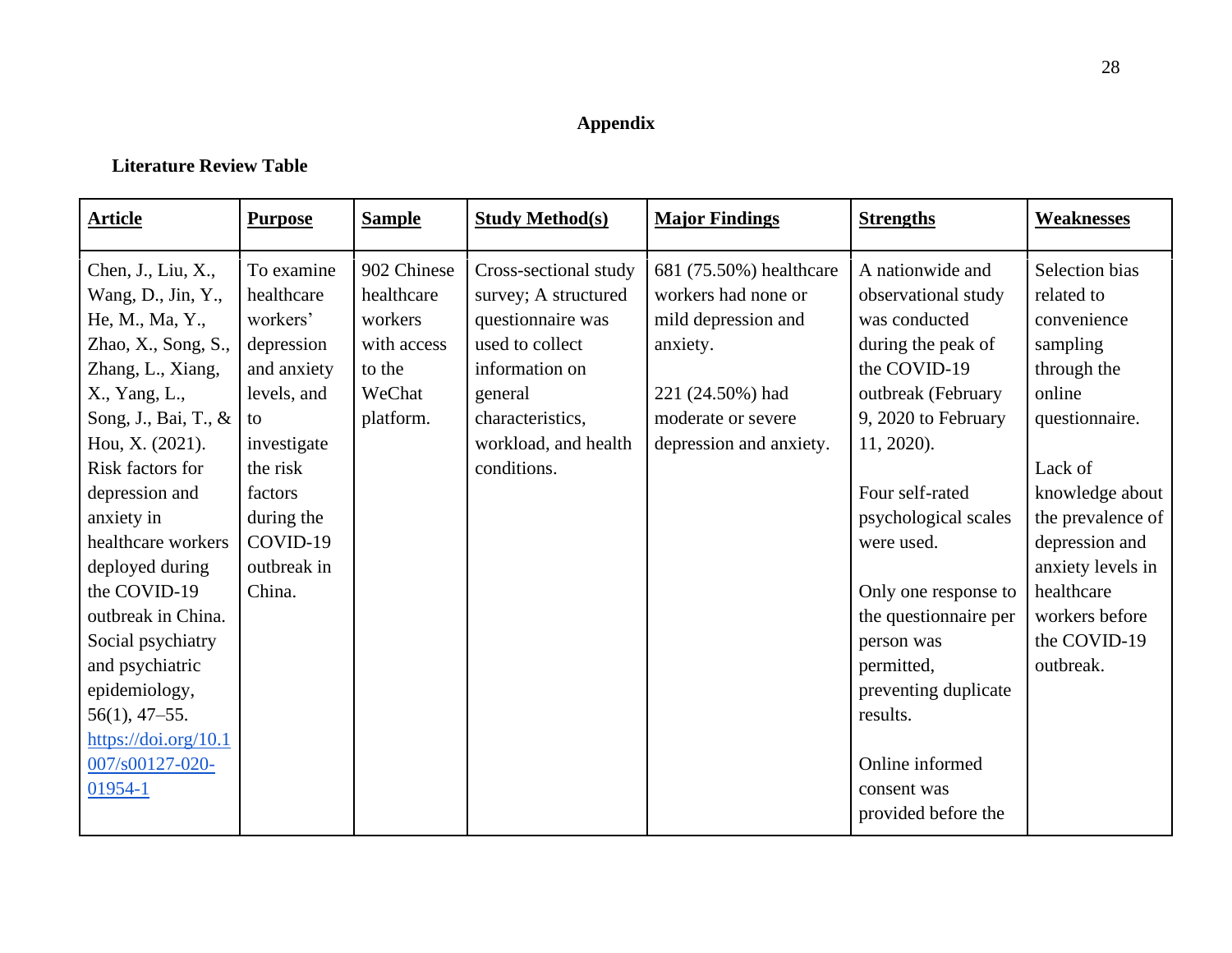|                                                                                                                                                                                                                                                                                                                                                                                                                                                                                                                                                                                                                                                                                   |                                                                                                                      |                                                                             |                                                                                                                                                                                                                                                                                       | start of the online<br>questionnaire.                                                                                                                                                                                                                                                                                                                                                                                                                                       |                                                                                                                                                                                                                                  |
|-----------------------------------------------------------------------------------------------------------------------------------------------------------------------------------------------------------------------------------------------------------------------------------------------------------------------------------------------------------------------------------------------------------------------------------------------------------------------------------------------------------------------------------------------------------------------------------------------------------------------------------------------------------------------------------|----------------------------------------------------------------------------------------------------------------------|-----------------------------------------------------------------------------|---------------------------------------------------------------------------------------------------------------------------------------------------------------------------------------------------------------------------------------------------------------------------------------|-----------------------------------------------------------------------------------------------------------------------------------------------------------------------------------------------------------------------------------------------------------------------------------------------------------------------------------------------------------------------------------------------------------------------------------------------------------------------------|----------------------------------------------------------------------------------------------------------------------------------------------------------------------------------------------------------------------------------|
| To evaluate<br>Deng, Y., Chen,<br>$Y_{\cdot}$ , & Zhang, B.<br>the<br>$(2021)$ . Different<br>prevalence<br>prevalence trend of<br>of<br>depression and<br>depression<br>anxiety among<br>and anxiety<br>healthcare workers<br>levels<br>and general public<br>among<br>before and after<br>healthcare<br>the peak of<br>workers and<br>COVID-19<br>the public,<br>occurred in China:<br>and to<br>A meta-analysis.<br>examine the<br>Asian journal of<br>changes of<br>psychiatry, 56,<br>prevalence<br>102547.<br>before and<br>$\frac{https://doi.org/10.1}{https://doi.org/10.1}$<br>after the<br>peak of the<br>$016$ /j.ajp.2021.102<br>COVID-19<br><u>547</u><br>outbreak. | 29,996 total<br>participants,<br>including<br>both<br>healthcare<br>workers and<br>the public<br>from 34<br>studies. | Systematic review<br>and meta-analysis<br>based on the<br>PRISMA statement. | Healthcare workers had<br>a higher percentage of<br>having depression and<br>anxiety than the public.<br>26% of the public<br>suffered from depression<br>and 22% experienced<br>anxiety.<br>31% of healthcare<br>workers suffered from<br>depression and 40%<br>experienced anxiety. | Case reports,<br>systemic reviews,<br>meta-analyses, and<br>other secondhand<br>studies were<br>excluded.<br>Comparative<br>analysis was used to<br>examine the changes<br>in prevalence before<br>and after the peak of<br>the COVID-19<br>outbreak among both<br>populations<br>(healthcare workers)<br>and the public).<br>Five qualifications<br>were utilized to<br>distinguish the<br>relevant studies for<br>the systematic<br>review and meta-<br>analysis article. | Cross-sectional<br>and<br>observational<br>studies were<br>used, indicating<br>a limited time<br>frame.<br>Focus only on<br>China limited<br>generalizability.<br>Inconsistent<br>scales were used<br>to evaluate<br>prevalence. |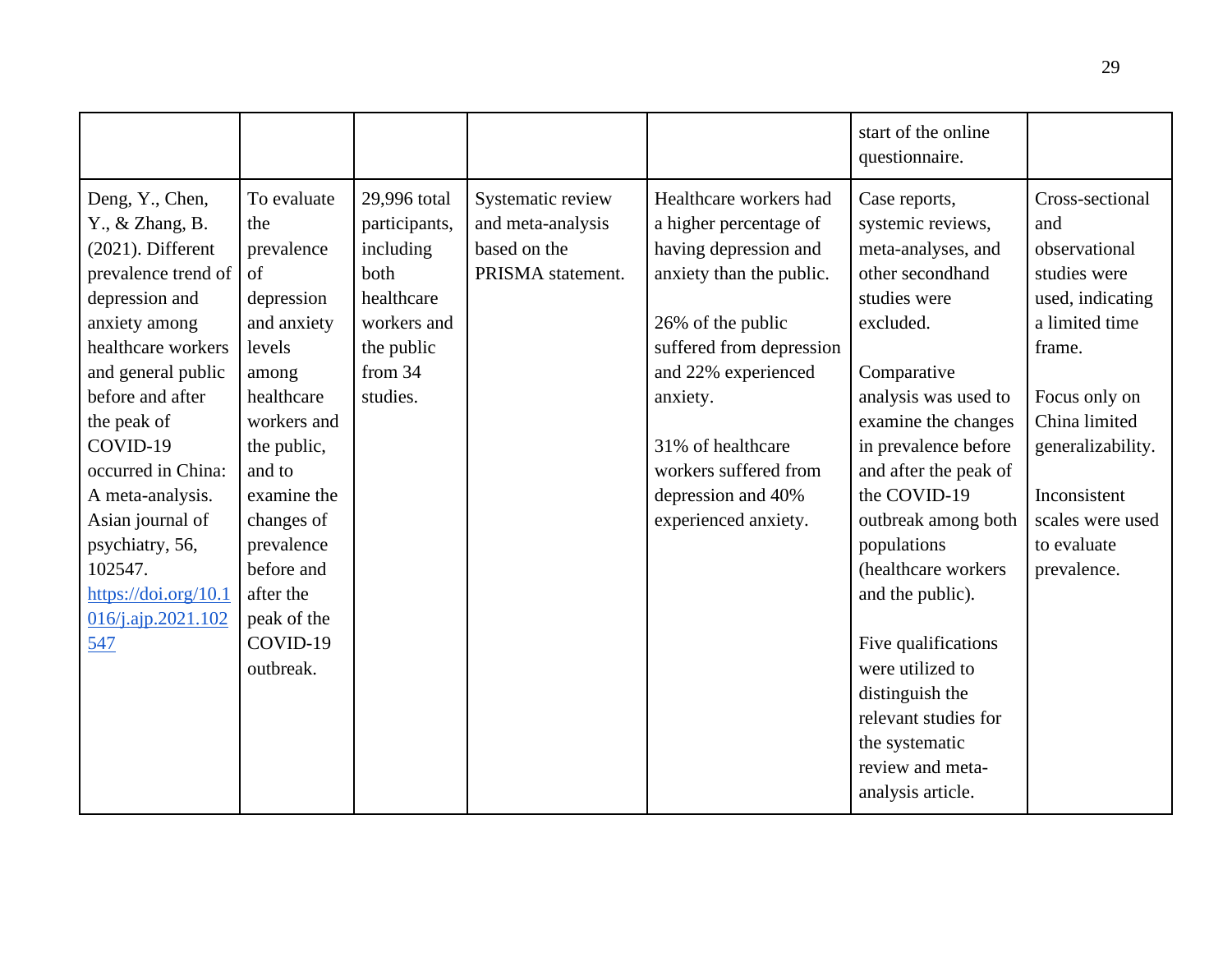| Fang, X.-H., Wu,       | To            | 540          | Cross-sectional       | Depression — people in     | Random sampling        | The study only    |
|------------------------|---------------|--------------|-----------------------|----------------------------|------------------------|-------------------|
| L., Lu, L.-S., Kan,    | comprehend    | healthcare   | study; A              | the isolation ward, fever  | was used to reduce     | investigated the  |
| X.-H., Wang, H.,       | the mental    | workers      | questionnaire about   | clinic, and pre-check      | sampling error.        | mental health     |
| Xiong, Y.-J., Ma,      | health status | were         | COVID-19 related      | triage were at mild to     |                        | status of         |
| D.-C., & Wu, G.-       | and needs of  | randomly     | knowledge, perceived  | moderate depression        | Two provincial TB-     | healthcare        |
| C. (2021). Mental      | healthcare    | selected     | social support,       | levels. Females were       | designated medical     | workers in two    |
| health problems        | workers and   | from two     | depression and        | higher than males; the     | institutions in Anhui  | designated TB     |
| and social supports    | to find ways  | designated   | loneliness levels was | nurses were higher than    | Province were used     | medical           |
| in the COVID-19        | to alleviate  | TB medical   | used.                 | the doctors; middle and    | to make the survey     | institutions      |
| healthcare             | the           | institutions |                       | junior job titles were     | results more real and  | during the        |
| workers: A             | psychologica  | in Anhui     |                       | higher than senior titles; | reliable.              | epidemic,         |
| Chinese                | 1 pressure.   | Province.    |                       | junior colleges or below   |                        | limiting the      |
| Explanatory study.     |               |              |                       | were higher than           | Extensive follow-up    | generalizability  |
| <b>BMC</b> Psychiatry. |               |              |                       | bachelor's degrees and     | with the survey to     | of other          |
| https://www.ncbi.n     |               |              |                       | above.                     | avoid repetition and   | healthcare        |
| lm.nih.gov/pmc/art     |               |              |                       |                            | possible negligence    | workers in        |
| icles/PMC7802988       |               |              |                       | Loneliness — doctors       | was made.              | China.            |
| <u>/.</u>              |               |              |                       | were higher than           |                        |                   |
|                        |               |              |                       | medical technicians;       | People with a history  | The cross-        |
|                        |               |              |                       | isolation ward, fever      | of psychiatric         | sectional study   |
|                        |               |              |                       | clinic, and pre-check      | illnesses were         | only reflected    |
|                        |               |              |                       | triage were higher than    | excluded from the      | psychological     |
|                        |               |              |                       | those of other medical     | study to prevent bias. | information at a  |
|                        |               |              |                       | departments.               |                        | certain point in  |
|                        |               |              |                       |                            |                        | time.             |
|                        |               |              |                       | Social support -           |                        |                   |
|                        |               |              |                       | doctors were lower than    |                        | <b>Baseline</b>   |
|                        |               |              |                       | medical technicians;       |                        | depression status |
|                        |               |              |                       |                            |                        |                   |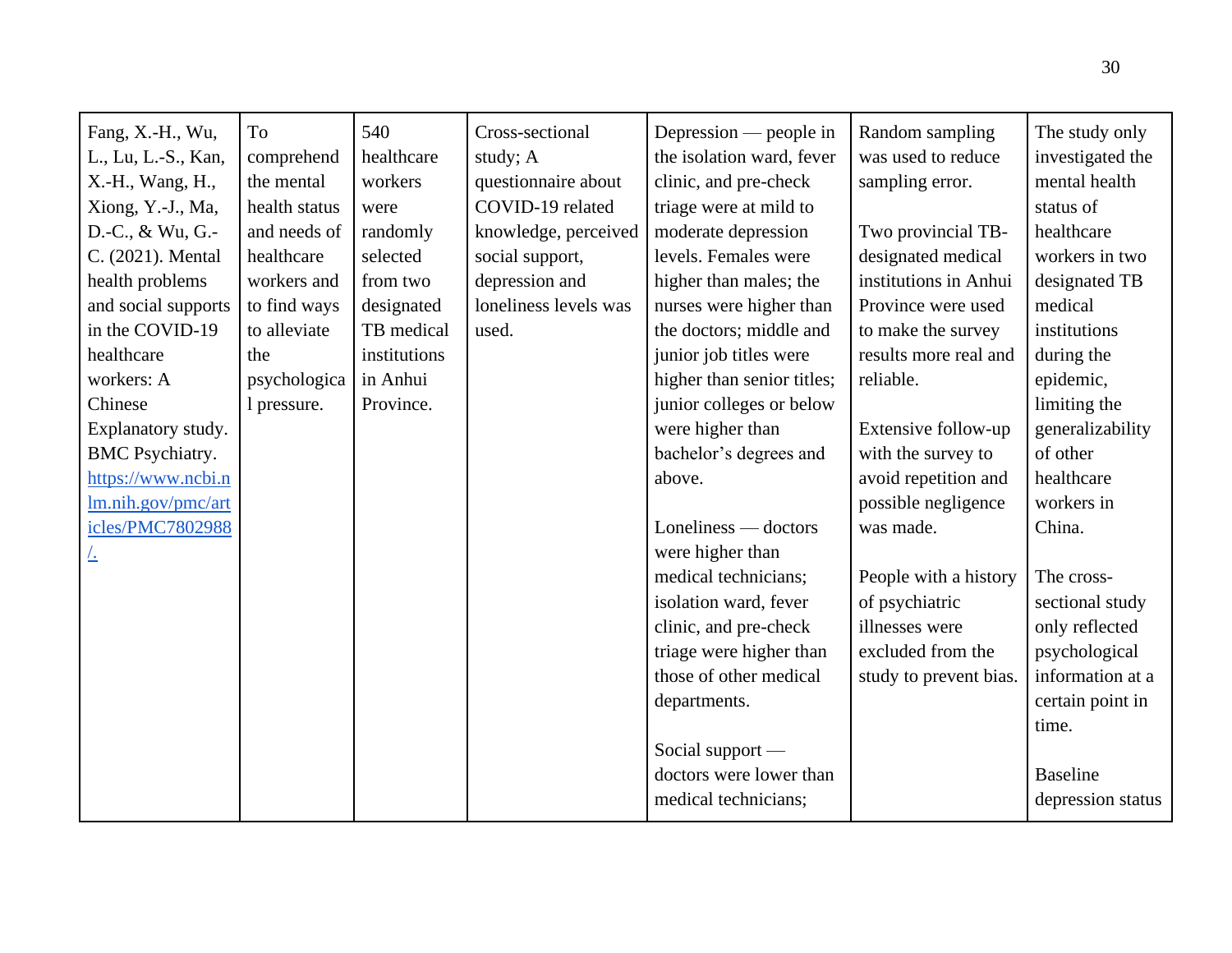| lower than other<br>departments.                                                               | isolation ward, fever<br>and<br>clinical, and pre-check<br>socioeconomic<br>triage were significantly<br>status variation<br>were not<br>investigated.                                 |
|------------------------------------------------------------------------------------------------|----------------------------------------------------------------------------------------------------------------------------------------------------------------------------------------|
| accept: one-to-one<br>psychological<br>$(27.20\%)$ , and<br>interactive groups<br>$(18.59\%).$ | Top three psychological<br>needs that healthcare<br>workers were willing to<br>counseling (29.75%),<br>psychological lectures                                                          |
| event management<br>coping (21.13%).<br>psychological                                          | Top three psychological<br>services needed: crisis<br>$(24.07\%)$ , emotional<br>management (21.33%),<br>and stress and frustration<br>Most healthcare workers<br>were willing to have |

31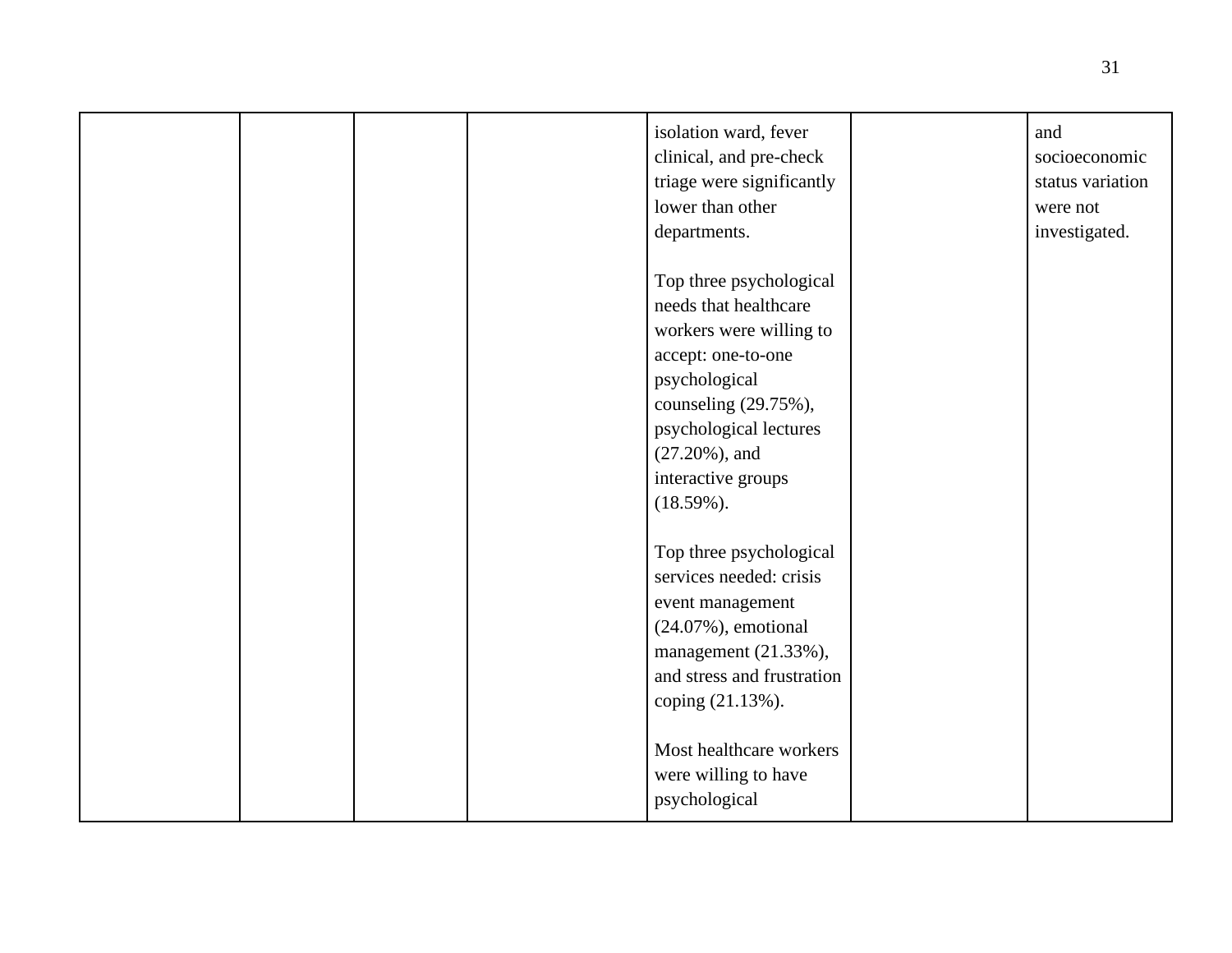|                                                                                                                                                                                                                                                                                                                                                                                                                                                               |                                                                                                              |                                                                                                                               |                                                                                                                                                                                          | counseling during<br>normal working hours<br>$(61.84\%).$                                                                                                                                                                                                                                                                                                                                                                                                                                 |                                                                                                                                                                                                                                                                                                                                                        |                                                                                                                                                                                                                                                                                                                                                  |
|---------------------------------------------------------------------------------------------------------------------------------------------------------------------------------------------------------------------------------------------------------------------------------------------------------------------------------------------------------------------------------------------------------------------------------------------------------------|--------------------------------------------------------------------------------------------------------------|-------------------------------------------------------------------------------------------------------------------------------|------------------------------------------------------------------------------------------------------------------------------------------------------------------------------------------|-------------------------------------------------------------------------------------------------------------------------------------------------------------------------------------------------------------------------------------------------------------------------------------------------------------------------------------------------------------------------------------------------------------------------------------------------------------------------------------------|--------------------------------------------------------------------------------------------------------------------------------------------------------------------------------------------------------------------------------------------------------------------------------------------------------------------------------------------------------|--------------------------------------------------------------------------------------------------------------------------------------------------------------------------------------------------------------------------------------------------------------------------------------------------------------------------------------------------|
| Peng, X., Meng,<br>X., Li, L., Hu, C.,<br>Liu, W., Liu, Z.,<br>Ma, X., Xu, D.,<br>Xing, Z., Zhu, Z.,<br>Liu, B., Zhang, L.,<br>& Peng, M.<br>$(2021)$ . Depressive<br>and Anxiety<br>Symptoms of<br>Healthcare<br>Workers in<br><b>Intensive Care</b><br>Unit Under the<br>COVID-19<br>Epidemic: An<br><b>Online Cross-</b><br>Sectional Study in<br>China. Frontiers in<br>public health, 9,<br>603273.<br>https://doi.org/10.3<br>389/fpubh.2021.60<br>3273 | To examine<br>the<br>psychologica<br>1 impact of<br>COVID-19<br>on ICU<br>healthcare<br>workers in<br>China. | <b>731 ICU</b><br>healthcare<br>workers. 303<br>males, 383<br>doctors, and<br>617<br>participants<br>aged 25-45<br>years old. | Cross-sectional<br>study; A Nine-item<br><b>Patient Health</b><br>Questionnaire (PHQ-<br>9) and Seven-item<br><b>General Anxiety</b><br>Disorder<br>Questionnaire (GAD-<br>7) were used. | 482 (65.9%) ICU<br>healthcare workers<br>reported symptoms of<br>depression and 429<br>$(58.7%)$ reported<br>anxiety.<br>No significant difference<br>between front-line and<br>second-line respondents<br>in depression and<br>anxiety severity.<br>Female, ICU work time ><br>five years, and night<br>duty number ≥ ten were<br>risk factors of<br>depression and anxiety<br>symptoms<br>development.<br>ICU work time $>$ five<br>years was also identified<br>as a risk of moderate- | First mental health<br>study that examined<br>the psychological<br>impact of COVID-19<br>pandemic on ICU<br>healthcare workers<br>in China.<br><b>Results were</b><br>obtained from April<br>1, 2020 to April 8,<br>2020, where medical<br>workers received<br>enough knowledge<br>about COVID-19<br>and enough medical<br>supplies (PPE) in<br>China. | Self-reported<br>online<br>questionnaires<br>were used.<br>Selection bias<br>was indicated<br>related to the<br>small sample<br>size.<br>The risk of<br>COVID-19<br>related<br>symptoms of<br>depression and<br>anxiety may be<br>influenced by<br>occupational<br>burnout among<br><b>ICU</b> healthcare<br>workers.<br>Mental health<br>status |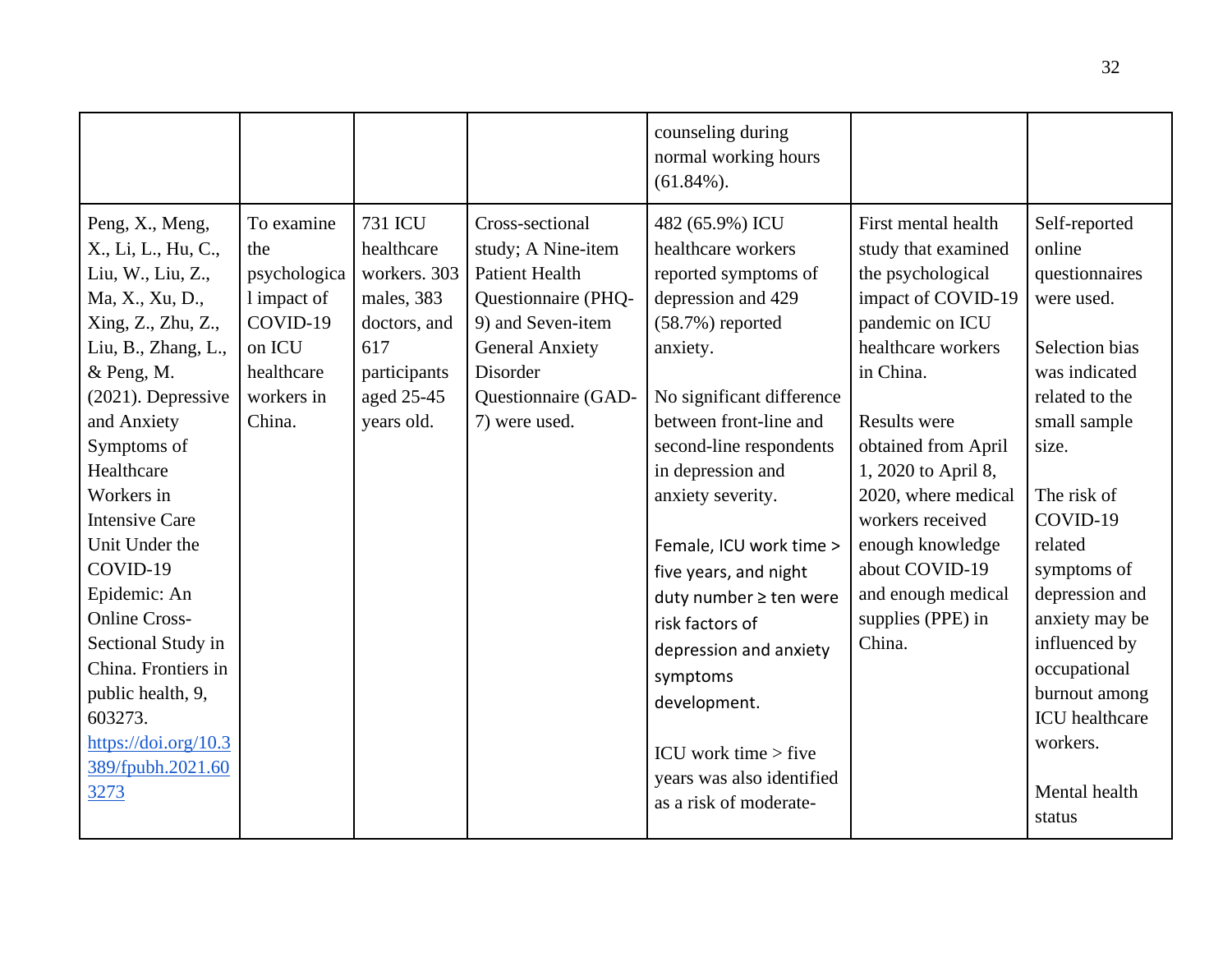|                                                                                                                                                                                                                                                                                                                                                         |                                                                                                                                  |                                                                             |                                                                                              | several depressive and<br>anxiety symptoms<br>development.                                                                                                                                                                                                                                                                                                                                                                                                                                    |                                                                                                                                                                                                                                                                                                                                                                                                                                                                     | information was<br>collected during<br>the short survey<br>time.                                                                                                                                                                                         |
|---------------------------------------------------------------------------------------------------------------------------------------------------------------------------------------------------------------------------------------------------------------------------------------------------------------------------------------------------------|----------------------------------------------------------------------------------------------------------------------------------|-----------------------------------------------------------------------------|----------------------------------------------------------------------------------------------|-----------------------------------------------------------------------------------------------------------------------------------------------------------------------------------------------------------------------------------------------------------------------------------------------------------------------------------------------------------------------------------------------------------------------------------------------------------------------------------------------|---------------------------------------------------------------------------------------------------------------------------------------------------------------------------------------------------------------------------------------------------------------------------------------------------------------------------------------------------------------------------------------------------------------------------------------------------------------------|----------------------------------------------------------------------------------------------------------------------------------------------------------------------------------------------------------------------------------------------------------|
| Song, X., Fu, W.,<br>Liu, X., Luo, Z.,<br>Wang, R., Zhou,<br>N., Yan, S., & Lv,<br>C. (2020). Mental<br>health status of<br>medical staff in<br>emergency<br>departments<br>during the<br>Coronavirus<br>disease 2019<br>epidemic in China.<br>Brain, behavior,<br>and immunity, 88,<br>$60 - 65.$<br>https://doi.org/10.1<br>016/j.bbi.2020.06.<br>002 | To examine<br>the mental<br>health of<br>emergency<br>department<br>healthcare<br>workers<br>during the<br>epidemic in<br>China. | 14,825<br>doctors and<br>nurses in 31<br>provinces of<br>Mainland<br>China. | Cross-sectional<br>study; An electronic<br>questionnaire was<br>sent to ED medical<br>staff. | Prevalence rates of<br>depressive symptoms<br>and PTSD were 25.2%<br>and 9.1%.<br>Men were more likely to<br>experience depressive<br>symptoms compared to<br>women.<br>Middle-aged, worked for<br>fewer years, had longer<br>daily work time, and had<br>lower levels of social<br>support were at higher<br>risk of depressive<br>symptoms and PTSD<br>development.<br>Working in Hubei<br>province was associated<br>with a higher risk of<br>depressive symptoms<br>compared to people in | Questionnaires<br>included general<br>demographic<br>characteristics (age,<br>gender, marital<br>status, occupation,<br>education level,<br>technical title,<br>location, and the<br>department worked<br>during the outbreak).<br>31 provinces in<br>Mainland China<br>were examined and<br>14,825 ED medical<br>staff were included<br>in this study.<br>The largest survey<br>on the mental health<br>of ED medical staff<br>during the COVID-<br>19 epidemic in | Limited time<br>frame to gather<br>data as the<br>epidemic<br>changed and the<br>mental health of<br>healthcare<br>workers may<br>also change.<br>Participants were<br>only from the<br>emergency<br>department.<br>Convenience<br>sampling was<br>used. |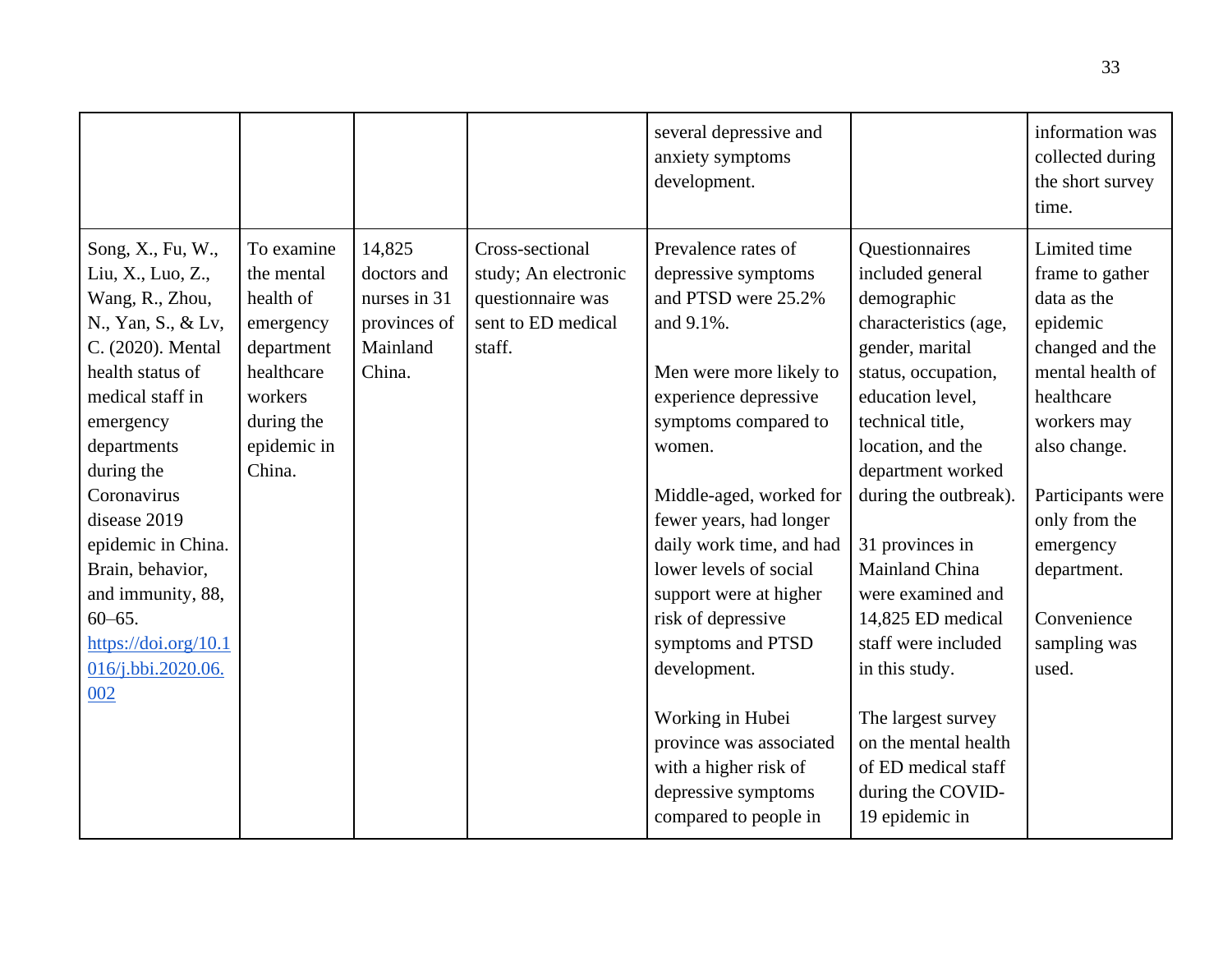|                                                                                                                                                                                                                                                                                                                           |                                                                                                                                                                                                                           |                                                                                                                                                                           |                                                                                                                                                                                                           | another province.<br>Being a nurse was<br>associated with a higher<br>risk of PTSD.                                                                                                                                                                                                                                                                      | China.<br>The valuable<br>findings could<br>provide important<br>reference points for<br>preventing mental<br>health problems of<br>medical staff in other<br>areas of China and<br>other countries.                                                                                                        |                                                                                                                                                                                                                                                                                       |
|---------------------------------------------------------------------------------------------------------------------------------------------------------------------------------------------------------------------------------------------------------------------------------------------------------------------------|---------------------------------------------------------------------------------------------------------------------------------------------------------------------------------------------------------------------------|---------------------------------------------------------------------------------------------------------------------------------------------------------------------------|-----------------------------------------------------------------------------------------------------------------------------------------------------------------------------------------------------------|----------------------------------------------------------------------------------------------------------------------------------------------------------------------------------------------------------------------------------------------------------------------------------------------------------------------------------------------------------|-------------------------------------------------------------------------------------------------------------------------------------------------------------------------------------------------------------------------------------------------------------------------------------------------------------|---------------------------------------------------------------------------------------------------------------------------------------------------------------------------------------------------------------------------------------------------------------------------------------|
| Zaçe, D., Hoxhaj,<br>I., Orfino, A.,<br>Viteritti, A. M.,<br>Janiri, L., & Di<br>Pietro, M. L.<br>(2021).<br>Interventions to<br>address mental<br>health issues in<br>healthcare workers<br>during infectious<br>disease outbreaks:<br>A systematic<br>review. Journal of<br>psychiatric<br>research, 136,<br>319 - 333. | To explore<br>various<br>interventions<br>to deal with<br>mental<br>health issues<br>of healthcare<br>workers<br>during the<br>COVID-19<br>pandemic<br>and to<br>examine the<br>effectiveness<br>of each<br>intervention. | 24 articles<br>referring to<br>SARS,<br>Ebola,<br>Influenza,<br>AH1N1, and<br>COVID-19<br>were<br>included.<br>Participants<br>were<br>healthcare<br>workers in<br>China. | Systematic review;<br>Four main categories<br>(informational<br>support, instrumental<br>support,<br>organizational<br>support, and<br>emotional and<br>psychological<br>interventions) were<br>included. | 37.5% of included<br>articles reported data on<br>the effectiveness of<br>implemented<br>interventions.<br>Creating feelings of<br>safety, providing reliable<br>and timely information,<br>and organizational<br>support were ways to<br>improve the resilience<br>and well-being of<br>healthcare workers.<br>Promoting leadership<br>and teamwork and | Search strategy<br>aimed to be as<br>comprehensive as<br>possible, using six<br>databases.<br><b>Broad</b> inclusion<br>criteria for<br>healthcare workers<br>and different<br>infectious disease<br>outbreaks were used.<br>Qualitative studies<br>reported experiences<br>and described<br>implementation | With the limited<br>number of<br>articles on the<br>effectiveness of<br>all interventions,<br>it was not<br>possible to<br>quantitatively<br>analyze them.<br>Not possible to<br>identify the<br>single<br>intervention that<br>was successful<br>in preventing or<br>reducing mental |